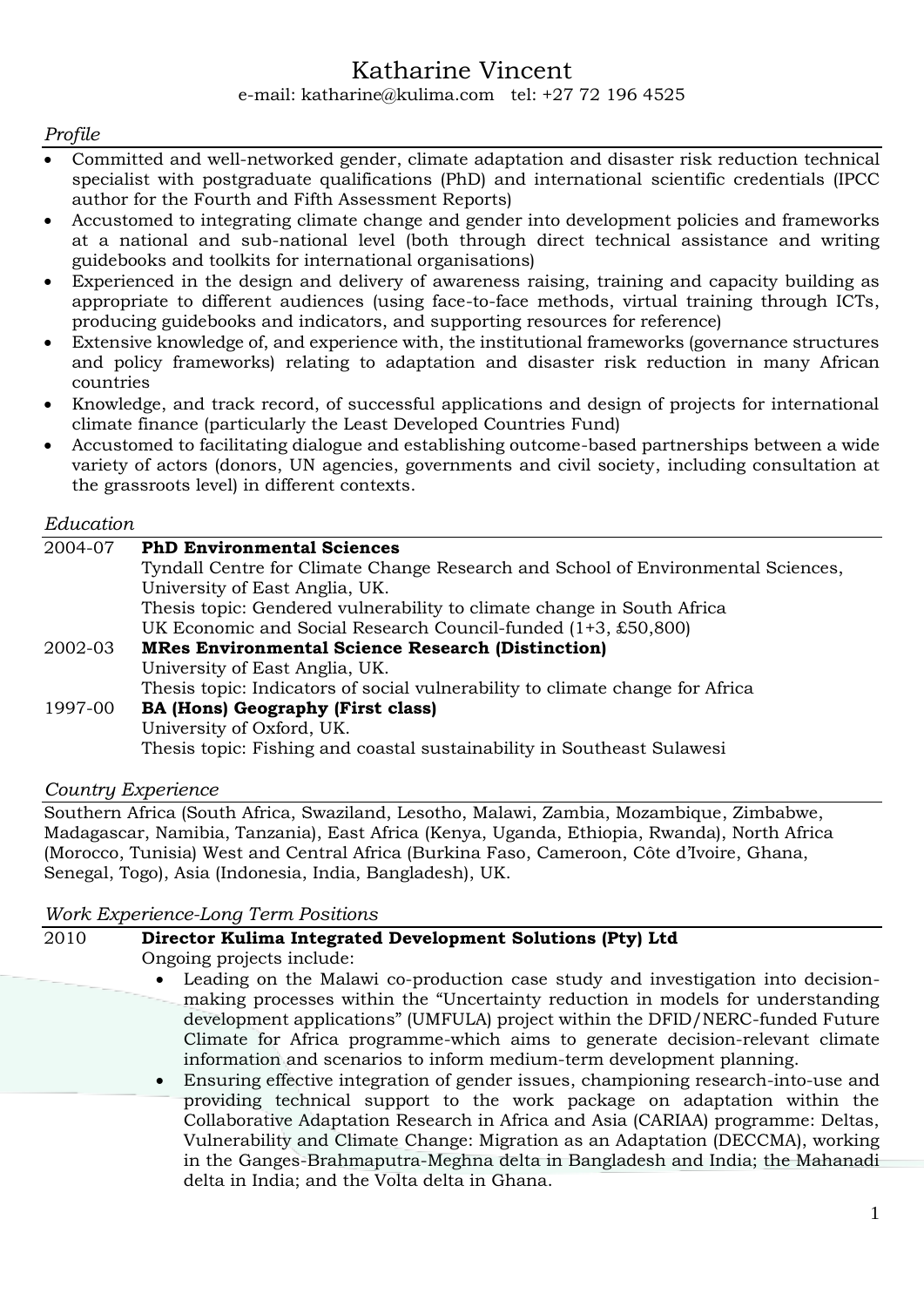Past projects include:

- Developing guidance on undertaking equitable and inclusive co-production for weather and climate services for the Weather and Climate Services for Africa programme (Met Office, UK).
- Acting as lead author on Risk and Vulnerability: A handbook for southern Africa (full version and executive summary in English, executive summary in Portuguese).
- Supporting African Risk Capacity's Extreme Climate Facility (XCF) through the assessment of adaptation planning in seven African countries (Malawi, Zambia, Kenya, Ethiopia, Rwanda, Burkina Faso and Senegal) and determining evaluation criteria and standards for adaptation plans to enable country participation in the facility (with the Frankfurt School/UNEP Collaborating Centre for Climate and Sustainable Energy Finance).
- Managing and providing technical inputs on a GIZ-funded project, in partnership with NEPAD, to identify gender-sensitive agricultural adaptation best practices in Africa, focusing on Burkina Faso, Cameroon Ethiopia, South Africa, Togo, and Zambia, and mechanisms for scaling up and replication (with UNIQUE Landuse and Forestry, Germany).
- Providing support to the climate risk planning process within Zambia's Pilot Program for Climate Resilience (PPCR) through the design and delivery of an 11-day training of trainers course; running climate change awareness raising and sensitisation in 7 district workshops in Western Province; providing technical backstopping to the process of mainstreaming climate resilience into district level development planning, and conducting community-based gender-sensitive climate risk assessments.
- Providing technical support to the government of Namibia to produce the vulnerability and adaptation assessment as part of their Third National Communication to the UNFCCC (with Desert Research Foundation, Namibia).
- Undertaking a pilot case study for the Future Climate for Africa (FCFA) programme in Malawi to determine weather and climate information needs of decision-makers using innovative methods of needs assessment (based on serious games, role plays and scenarios) in order to inform the scientific objectives of the FCFA programme.
- Co-facilitating a regional workshop attended by representatives from SADC member countries to distil key needs, and then developing a project framework document (for LDCF funding) for a regional project to build climate resilience among landscapes and livelihoods in southern Africa's forests and rangelands; and country project identification forms for Madagascar and Zambia (funded by FAO).
- Developing guidelines for task managers in the African Development Bank to climate-proof projects in the water and sanitation sector and a compendium of sources of international climate finance to cover adaptation and mitigation benefits.
- Developing a project proposal for LDCF funding for an approved Project Identification Form on integrating adaptation into development planning (ADAPT-PLAN) at national and district levels in Malawi (with UNDP).
- Providing technical assistance and training both trainers and staff in the use of a new gender-sensitive vulnerability assessment methodology in a BMZ-funded project on engendering disaster risk reduction in Mozambique (with CARE International in Mozambique).
- Building the capacity of decision-makers to use weather and climate information in their decision-making in 5 SADC countries (Mauritius, Mozambique, Namibia, Zambia and Zimbabwe) through the production of a handbook on risk and vulnerability and design and delivery of customised training courses based on comprehensive needs assessments (funded by USAID, in collaboration with CSIR).
- Maintaining the "human use of weather and climate" section of the South African Risk and Vulnerability Atlas spatial data portal.
- Providing technical support to the GEF Coordination Unit at the African Development Bank (ONEC.3) in identifying and developing proposals for adaptation projects suitable for accessing international climate finance (Project Identification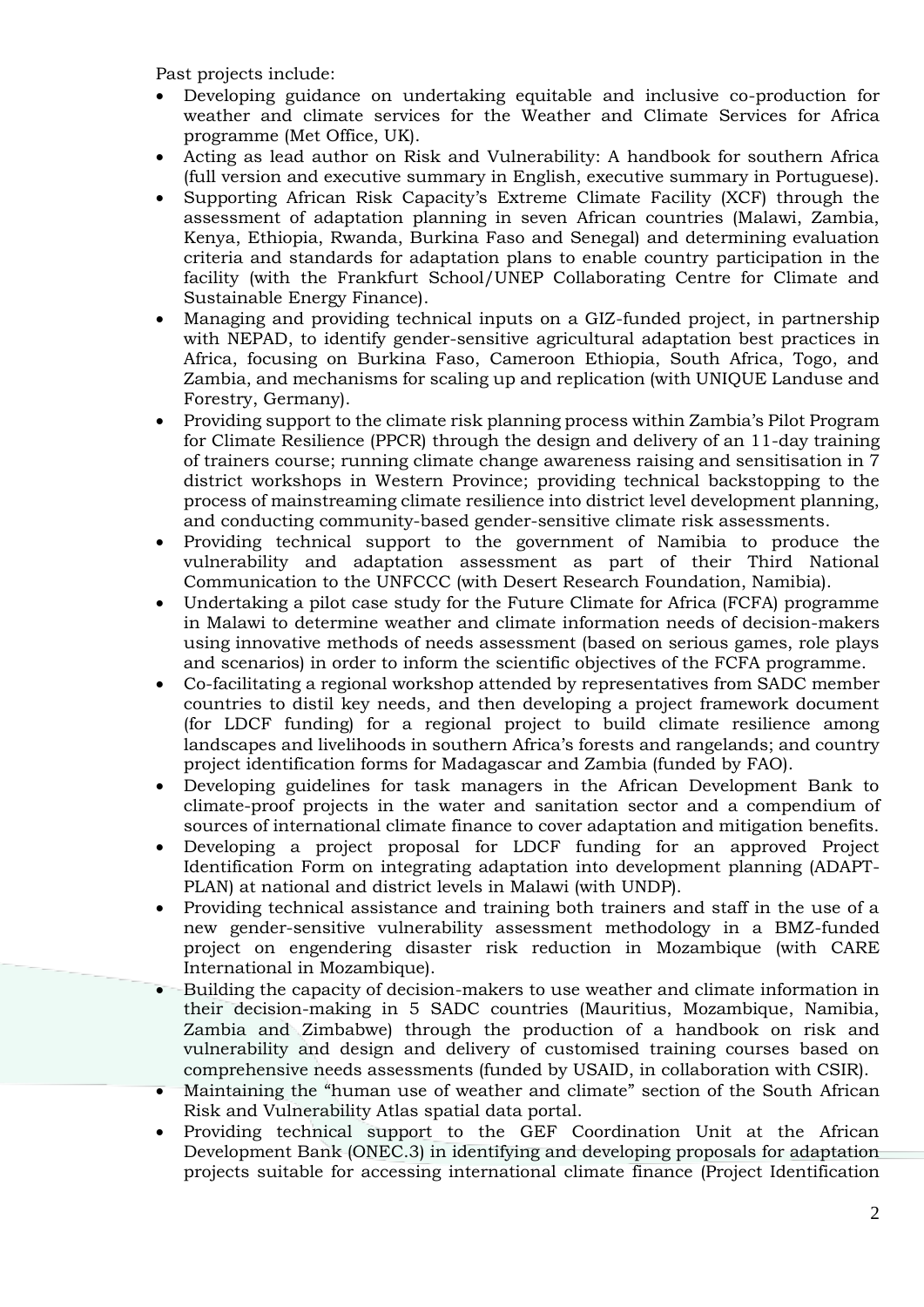Forms successfully submitted for adaptation projects in Madagascar, Sierra Leone and Uganda).

- Revising guidance for conducting climate change vulnerability, impact and adaptation assessments as part of the Programme of Research on Climate Change Vulnerability, Impacts and Adaptation (PROVIA)(in collaboration with SYKE, the Finnish Environment Institute).
- Climate change, health and disasters analysis in Manica and Nampula provinces, Mozambique and the development of a Climate Change Action Plan for the Ministry of Health (funded by CDKN, in collaboration with CSIR and *Universidade Eduardo Mondlane*).
- Designing a community Climate Vulnerability and Capacity Assessment and training staff to facilitate the research process for use in northern Kenya (WWF).
- Designing a project on Water and Sanitation (WASH) in northern Mozambique (for CARE International in Mozambique).
- Designing and delivering a series of training courses on climate change (and its implications for agriculture, natural resources and energy) for executives and managers at the African Development Bank
- Assessing the sustainability of a food security/disaster risk reduction intervention to distribute early maturing seeds in Madagascar, Malawi and Mozambique (funded by the EU, implemented by FAO and partner NGOs).
- Assessing farmers' responses to climate variability and the likely impacts of climate change on agriculture in five southern African countries (Malawi, Mozambique, South Africa, Zambia, Zimbabwe)(funded by Oxfam GB, in collaboration with CSAG).
- Quantifying vulnerability of the Limpopo basin, Mozambique, to climate change, and identifying climate-proofing development strategies (funded by UNEP-INGC, in collaboration with the University of Cape Town and CSIR, South Africa).
- For completed short-term assignments, see the short-term consultancy section.

#### 2005-10 **Social protection consultant and Training coordinator, Regional Hunger and Vulnerability Programme (RHVP), DFID-funded**

- Manager of one of three programme components, involved in writing the proposal, recruitment and day-to-day management of staff and consultants, and meeting DFID reporting and budgeting guidelines.
- Involved in research and policy advice on social protection for reducing vulnerability to poverty and food insecurity, specialising in delivery systems for social transfers in southern Africa.
- Organised ministerial-level meetings and various other stakeholder consultations (including UN agencies, government, research institutions and civil society).
- Initiated an international Network of Expert Resources on Delivery Systems (NERDS) to exchange best practice on delivery systems for social protection using up-to-date ICTs.
- Undertook feasibility studies and consultancy projects in Swaziland, Lesotho, Malawi, Mozambique, and Zimbabwe and provided technical assistance to the government of Swaziland for introducing innovative delivery mechanisms for their Old Age Grant.
- Took particular responsibility for effectively communicating research findings to different audiences: including directing the filming and editing of a series of short documentaries profiling social transfer schemes across southern Africa; and disseminating findings of the Regional Evidence Building Agenda (REBA) through RHVP-participation on external training courses, including training of trainers (run by EPRI, CARE International, and various southern African government departments).
- Collaborated with SADC and national Vulnerability Assessment Committees to design and implement a training curriculum on hunger and vulnerability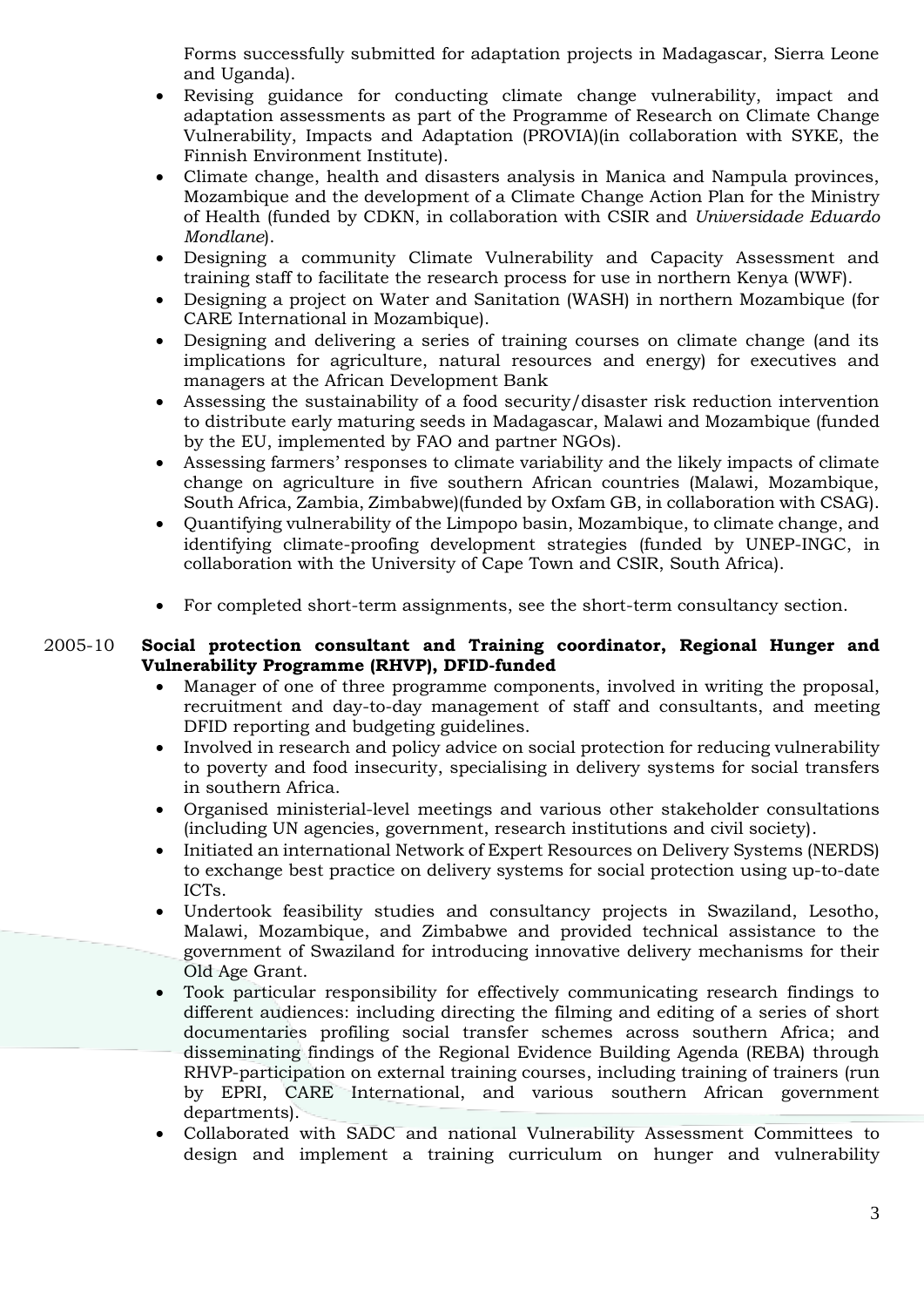assessment methodologies and responses housed in various institutions across southern Africa.

#### 2009-10 **Consultant in South Africa, United Nations Environment Programme, Regional Office for Africa (Nairobi)**

- Assigned to represent UNEP in South Africa in advance of the recruitment of a full time environment coordinator; with primary responsibility for liaising with government staff to identify opportunities for UNEP support to South Africa (to be concretised in the next UN Development Assistance Framework).
- Represented UNEP in various other clusters and task teams, including the Regional Inter-Agency Support Coordination Office for humanitarian response, the FIFA World Cup task team, and country gender consultation.
- Provided country- and region-specific technical advice on climate change issues to other UN agencies on demand.

#### 2007-08 **Post-doctoral fellowship, School of Geography, Archaeology and Environmental Studies, University of the Witwatersrand, Johannesburg**

- Designed and carried out research into the institutional dimensions of responses to climate change and its effects on vulnerability and food security in southern Africa.
- Designed and delivered a second year undergraduate course in global environmental governance.
- Taught research methods and climate change science and policy to undergraduates.
- Supervised and examined postgraduate research in the field of human dimensions of global environmental change and disaster risk reduction.
- Co-designed and facilitated a short professional training course (South Africa NQF Level 5-rated) on vulnerability risk assessment and disaster risk reduction (still ongoing twice yearly through Wits Commercial Enterprise).

# 2004-05 **PhD fieldwork, South Africa (Limpopo province)**

- Designed and carried out research investigating rural livelihoods, institutional change and vulnerability to climate change using mixed-method qualitative and quantitative social science techniques.
- Interacted with a wide variety of stakeholders (academic, governmental, nongovernmental) concerned with environment and development issues.
- Undertook policy analysis on frameworks concerned with climate change, agriculture, water, gender and social protection.

# 2001-02 **Intern and Consultant, United Nations Environment Programme, Geneva**

- Project manager of the UN Pioneers in Responsible Enterprise Project (PREP), aimed at consolidating CSR portfolios; researching the potential for, and implications of, the service economy; and creating policy guidelines to "level the playing field" and promote sustainable corporate activities.
- Assisted with finalising a UN policy document on sustainable consumption.
- Forged links with key stakeholders in CEE countries to facilitate a pan-European dialogue on sustainable consumption opportunities for Europe (SCOPE).

# 2001 **Policy adviser, Department for Environment, Food and Rural Affairs, London**

- Involved in following through the EU directive on public participation (under the UNECE Aarhus Convention) from the Commission proposal.
- Researched existing access to justice in the UK and the potential role of an environment court.

# *Short Term Consultancy*

**-IDRC** (Canada). Produced a background paper on progress in measuring adaptation to form the basis of a side event at UNFCCC COP23, Bonn (2017).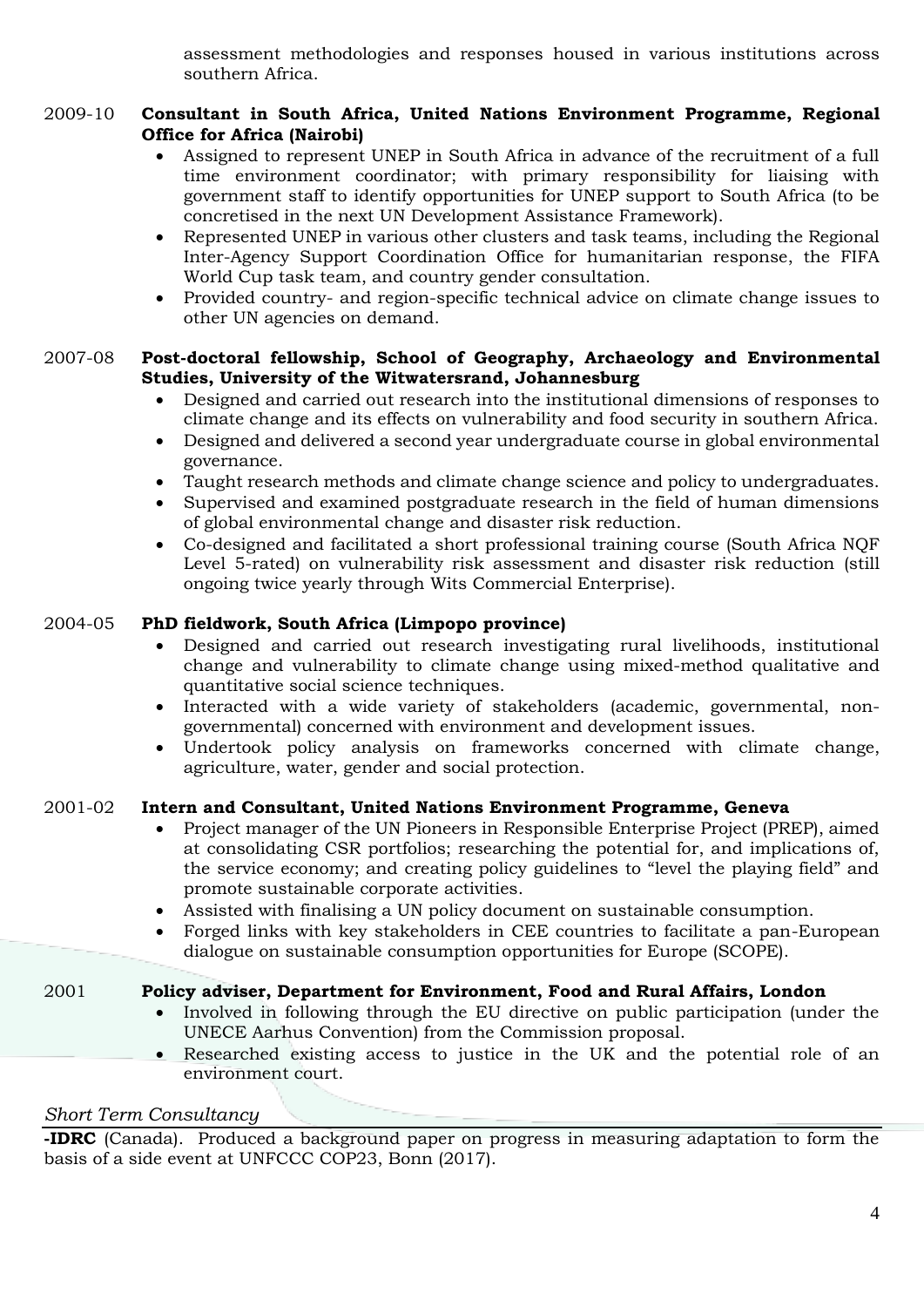**-IDRC** (Canada). Produced a gender analysis of the Paris Agreement, briefing note, and genderresponsive implementation framework for the Paris Agreement in Africa (for the Africa Working Group on Gender and Climate Change)(2016).

**-ODI** (UK). Produced paper on integrating gender into the workplan of a CARIAA-funded project "Pathways to Resilience in Semi-arid Economies (PRISE)" (2015).

-**Millennium Challenge Corporation** (Malawi). Contributions to the climate risk and vulnerability assessment and social and gender baseline study for Environment and Natural Resource Management Interventions in the Middle Shire River Basin (with LTS International, 2014)

-**PPCR** (Zambia). Designing the qualitative section for the phase 2 baseline survey, training research assistants in the data collection protocol; and undertaking analysis and suggesting ways in which qualitative data can add depth to the program's monitoring and evaluation framework (with Oxford Policy Management and RuralNet Associates, 2013-14).

-**USAID** (US). Designing an online training module on gender and climate change for USAID program staff (with Tracy Cull, 2013).

-**DFID** (South Africa). Design of Strategic Climate Change Policy Fund for South Africa, in conjunction with Sustainable Energy Africa (2011-12).

-**Climate Change, Agriculture and Food Security** (CCAFS) Programme (New Delhi). Designing and running a Training of Trainers on gender and climate change for rural women farmers and female legislators in the Indo-Gangetic Plains (with Tracy Cull, 2011).

-**United Nations Development Programme** (Macedonia Country Office, Skopje). Climate change screening report for the Former Yugoslav Republic of Macedonia)(2011).

-**Oxfam GB** (Africa Climate Change Resilience Alliance programme, Oxford and Kampala). Organising and facilitating a regional conference to draw together lessons learned from the first phase of the ACCRA programme, involving 80 participants from Ethiopia, Mozambique and Uganda as well as across the African region, including ministerial level representation (with Tracy Cull, 2011).

-**United Nations Development Programme** (Human Development Report Office, New York). "Sustaining equitable progress: Gender equality in the context of a changing climate" Background paper for the 2011 Human Development Report (2011).

-**FORESIGHT Programme**, UK Government Office for Science (London). Organising and rapporteuring at the drylands consultation of the Migration and Global Environmental Change project (with Tracy Cull, 2011).

-**USAID** (East Africa Regional Office, Nairobi). Assessment of the economic impacts of climate change in East Africa (as part of the Environmentally Sound Design and Management Support to Africa/ENCAP programme) (with Joy E. Hecht and Jane Kahata, 2010-11).

-**International Development Research Centre** (West Africa Regional Office, Dakar). Scientific editor at a learning forum on the links between adaptation and poverty reduction and production of a synthesis paper (with Michael Bassey, 2010)

-**United Nations Economic Commission for Africa** (African Centre for Gender and Social Development, Addis Ababa). Climate change through the lens of vulnerability and human rights. Paper for the UN Social and Human Development Cluster Meeting on Climate Change and Population, Health, Gender and Youth (pre-event of the Seventh African Development Forum) (with Tracy Cull, 2010)

-**United Nations Development Programme** (Morocco Country Office, Rabat). Technical assistance to develop a proposal for submission to the Adaptation Fund (2010)

-**United Nations Development Programme** (Environment and Energy Group, Bureau for Development Policy, New York). Gender, climate change and community-based adaptation: A guidebook for designing and implementing gender-sensitive community-based adaptation projects and programmes (with Tracy Cull, 2009-2010)

-**United Nations Development Programme** (Environment and Energy Group, Bureau for Development Policy, New York). Guidebook on mapping climate change vulnerability and impacts scenarios for planning purposes at sub-national level (2009)

-**Council for Scientific and Industrial Research**. Education chapter in South Africa's Second National Communication to the UNFCCC (with Emma Archer, Tracy Cull and Claire Davis, 2009)

-**Food and Agriculture Organisation**. Inventory of DRM initiatives and lessons learned in climate change adaptation for agriculture, forestry and fisheries in 10 sub-Saharan African countries (with Tracy Cull, 2009)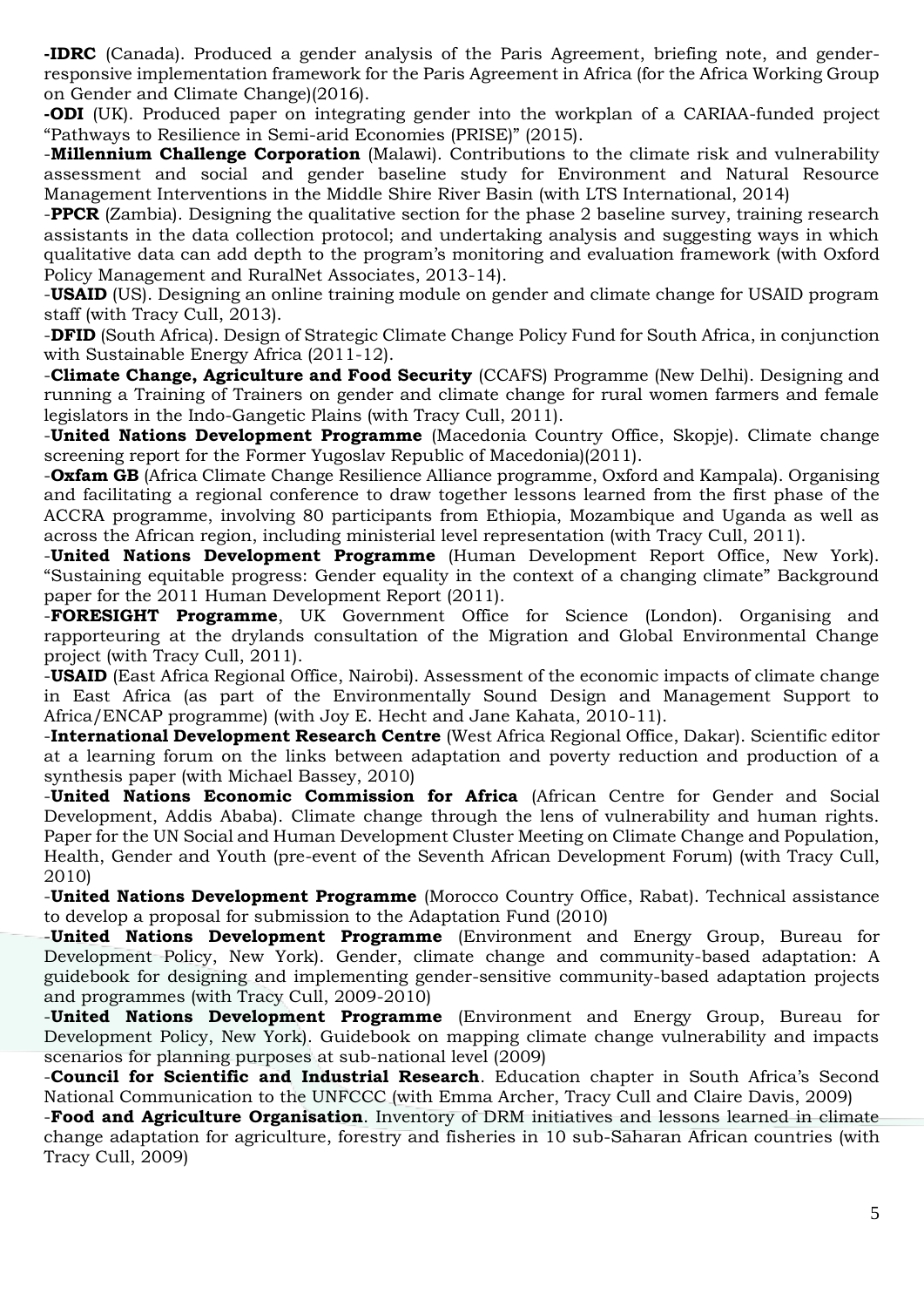-**Intergovernmental Authority on Development**. Training network and capacity building considerations in promoting and developing wider social protection in the IGAD region. (2009).

-**Heinrich Böll Foundation**. Review of project evaluating climate change and gender in Botswana, Mozambique, Namibia and South Africa (with Tracy Cull, 2009)

-**Danish Development Research Network**. Climate change and food security mapping in the Southern African Development Community (with Tracy Cull, 2009)

-**Management, Technical and Learning Committee and DFID Zimbabwe**. Social protection and the Protracted Relief Programme 2: Mission Report (with Michael Samson and Kenneth MacQuene, 2008)

-**HelpAge International and Economic Policy Research Institute**. Concept paper on an old age social pension in Malawi (with Anna Pearson and Michael Samson, 2008)

-**Department for International Development**. Adaptation in southern Africa: actors, constraints and opportunities. Scoping study (with Coleen Vogel, 2008)

-**Food and Agriculture Organisation**. Climate change, food security and disaster risk management. Issues paper for the expert meeting on climate change and disaster risk management, 28-29 February (with Stephen Devereux and Thomas Tanner, 2008)

-**United Nations Environment Programme** (Regional Office for Europe, Geneva). Involving the retail and service sub-sectors in CSR activities. Scoping study (2001)

*Selected Publications*

1. Academic, peer-reviewed:

- Tompkins, E.L., **Vincent, K.**, Nicholls, R.J. and Suckall, N. 2018. [Documenting the state of](http://kulima.com/wp-content/uploads/2018/07/Tompkins-et-al-18-Documenting-the-state-of-adaptation-for-the-global-stocktake-of-the-Paris-Agreement.pdf)  [adaptation for the global stocktake of the Paris Agreement.](http://kulima.com/wp-content/uploads/2018/07/Tompkins-et-al-18-Documenting-the-state-of-adaptation-for-the-global-stocktake-of-the-Paris-Agreement.pdf) WIREs Climate Change c545.
- **Vincent, K.** and Colenbrander, W. 2018. Developing and applying a five step process for [mainstreaming climate change into local development plans: A case study from Zambia.](http://kulima.com/wp-content/uploads/2018/05/Vincent-and-Colenbrander-18-developing-and-applying-a-5-step-process-for-mainstreaming-climate-change-into-development-plans.pdf) Climate Risk Management. https://doi.org/10.1016/j.crm.2018.04.005
- Cundill, G., Harvey, B., Tebboth, M., Cochrane, L., Currie-Alder, B., **Vincent, K.**, Lawn, J., Nicholls, R.J., Scodanibbio, L., Prakash, A., New, M., Wester, P., Leone, M., Morchain, D., Ludi, E., DeMaria-Kinney, J., Khan, A. and Landry, M.E., 2018. [Large-Scale Transdisciplinary](https://onlinelibrary.wiley.com/doi/full/10.1002/gch2.201700132)  [Collaboration for Adaptation Research: Challenges and Insights.](https://onlinelibrary.wiley.com/doi/full/10.1002/gch2.201700132) Global Challenges
- Kebede, A.S., Nicholls, R.J., Allan, A., Arto, I., Cazcarro, I., Hill, C.T., Hutton, C.W., Kay, S., Lázár, A.N., Macadam, I., Fernandes, J.A., Palmer, M., Suckall, N., Tompkins, E.L., **Vincent, K.** and Whitehead, P.W., 2018. [Applying the global RCP-SSP-SPA scenario framework at](https://www.sciencedirect.com/science/article/pii/S0048969718311276) [sub-national scale: A multi-scale and participatory scenario approach.](https://www.sciencedirect.com/science/article/pii/S0048969718311276) Science of the Total Environment 635, 659-672.
- Dougill, A., England, M.H., Stringer, L., **Vincent, K.**, Pardoe, J., Kalaba, F., Mkwambisi, D., and Namaganda, E. 2018. Climate change adaptation and cross-sectoral policy coherence in southern Africa. Regional Environmental Change, https://doi.org/10.1007/s10113018- 1283-0
- Suckall, N., Tompkins, E.L., Nicholls, R.J., Kebede, A.S., Lazar, A.N., Hutton, C., **Vincent, K.**, Allan, A., Chapman, A., Rahman, R., Ghosh, T. and Mensah, A. 2018. [A framework for](https://doi.org/10.1016/j.scitotenv.2018.03.234)  [identifying and selecting long term adaptation policy directions for deltas.](https://doi.org/10.1016/j.scitotenv.2018.03.234) Science of the Total Environment 633, 946-957.
- **Vincent, Katharine**; Besson, Stéphanie; Cull, Tracy and Menzel, Carola, 2018. Sovereign insurance to incentivize the shift from disaster response to adaptation to climate change – African Risk Capacity's Extreme Climate Facility, Climate and Development, 10(5), 385-388. DOI:10.1080/17565529.2018.1442791
- Pardoe, J., Conway, D., Namaganda, E., **Vincent, K**., Dougill, A., Kashaigili, J., 2018. [Climate](http://www.tandfonline.com/doi/full/10.1080/14693062.2017.1386082)  [Change and the Water-Energy-Food Nexus: Policy and Practice in Tanzania.](http://www.tandfonline.com/doi/full/10.1080/14693062.2017.1386082) Climate Policy, 18(7), 863-877. DOI:10.1080/14693062.2017.1386082
- Dougill, Andrew John; Whitfield, Stephen; Stringer, Lindsay C.; **Vincent, Katharine**; Wood, Benjamin T.; Chinseu, Edna L.; Steward, Peter and Mkwambisi, David D., 2017, Andrew J. Dougill, A.J., Whitfield, S., Stringer, L.C., Vincent, K., Wood, B.T., Chinseu, E.L., Steward, P., and Mkwambisi, D.D., 2017. [Mainstreaming conservation agriculture](http://kulima.com/wp-content/uploads/2011/03/Dougill-et-al-17-Mainstreaming-conservation-agriculture-in-Malawi.pdf)  [in Malawi. Knowledge gaps and institutional barriers,](http://kulima.com/wp-content/uploads/2011/03/Dougill-et-al-17-Mainstreaming-conservation-agriculture-in-Malawi.pdf) Journal of Environmental Management 195, 25-34. http://dx.doi.org/10.1016/j.jenvman.2016.09.076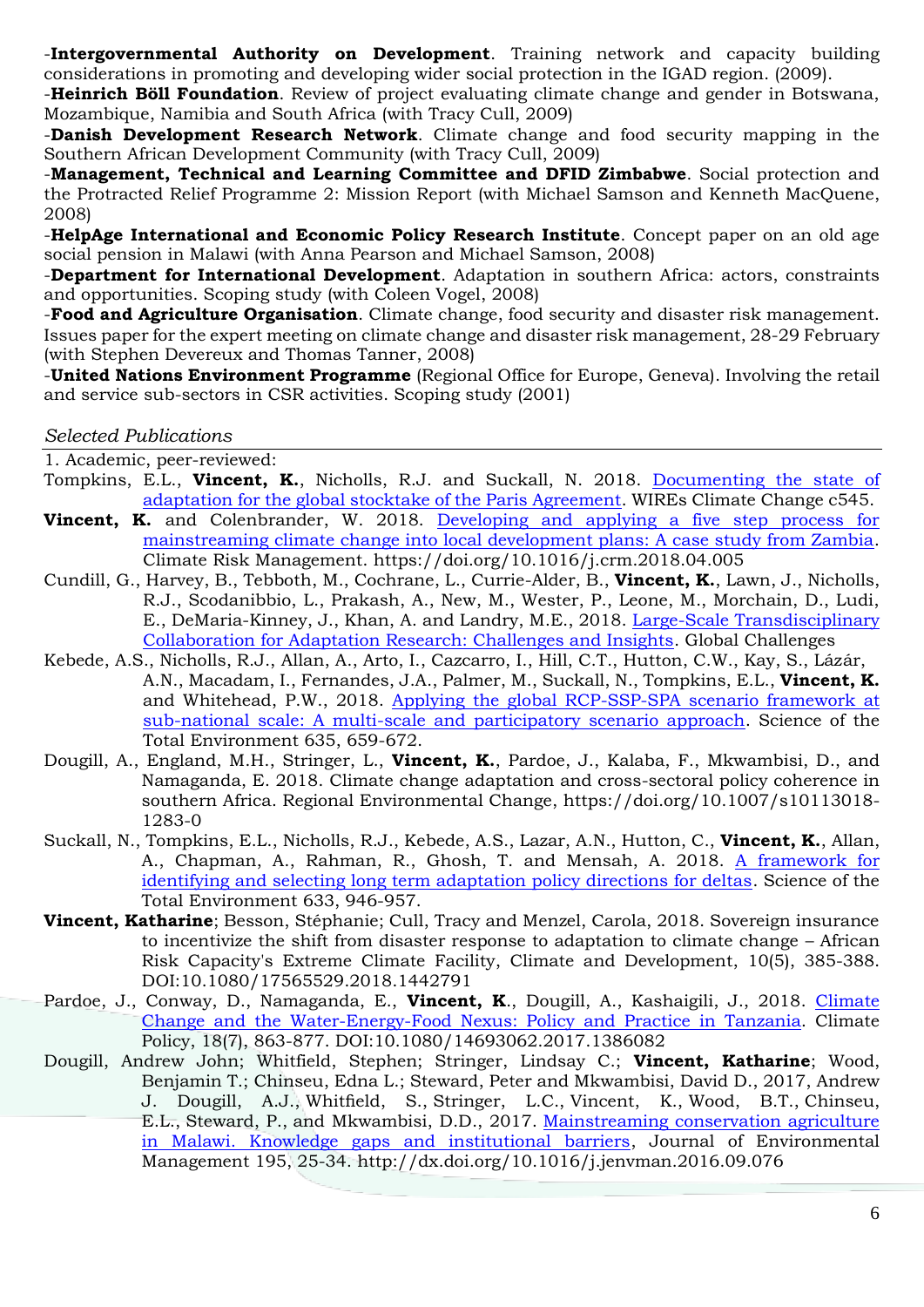- **Vincent, Katharine**, Andrew J. Dougill, Jami L. Dixon, Lindsay C. Stringer and Tracy Cull, 2017, [Identifying climate services needs for national planning: Insights from Malawi.](http://www.tandfonline.com/doi/full/10.1080/14693062.2015.1075374) *Climate Policy* 17(2), 189-202 http://dx.doi.org/10.1080/14693062.2015.1075374.
- Ruane, A. C., Teichmann, C., Arnell, N. W., Carter, T. R., Ebi, K. L., Frieler, K., Goodess, C. M., Hewitson, B., Horton, R., Kovats, R. S., Lotze, H. K., Mearns, L. O., Navarra, A., Ojima, D. S., Riahi, K., Rosenzweig, C., Themessl, M., and **Vincent, K.**, 2016, [The Vulnerability,](http://www.geosci-model-dev.net/9/3493/2016/gmd-9-3493-2016.html)  [Impacts, Adaptation and Climate Services Advisory Board \(VIACS AB v1.0\) contribution](http://www.geosci-model-dev.net/9/3493/2016/gmd-9-3493-2016.html)  [to CMIP6,](http://www.geosci-model-dev.net/9/3493/2016/gmd-9-3493-2016.html) Geoscientific Model Development, 9, 3493-3515.
- Jones, Lindsey, Andrew Dougill, Richard Jones, Anna Steynor, Paul Watkiss, Cheikh Kane, Bettina Koelle, Wilfran Moufouma-Okia, Jon Padgham, Nicola Ranger, Jean Pierre Roux, Pablo Suarez, Thomas Tanner, and **Katharine Vincent**, 2016. Ensuring climate information supports long-term development objectives. Nature Climate Change 5, September 2015, 812-814.
- Dasgupta, P., J.F. Morton, D. Dodman, B. Karapinar, F. Meza, M.G. Rivera-Ferra, A. Toure Sarr and **K.E. Vincent**, 2014. [Rural Areas.](http://ipcc-wg2.gov/AR5/images/uploads/WGIIAR5-Chap9_FINAL.pdf) In Climate Change 2014: Impacts, Adaptation and Vulnerability. Part A: Global and Sectoral Aspects. Contribution of Working Group II to the Fifth Assessment Report of the Intergovernmental Panel on Climate Change [Field, C.B., V.R. Barros, D.J. Dokken, K.J. Mach, M.D. Mastrandrea, T.E. Bilir, M. Chatterjee, K.L. Ebi, Y.O. Estrada, R.C. Genova, B. Girma, E.S. Kissel, A.N. Levy, S. MacCracken, P.R. Mastrandrea and L.L. White (eds)]. Cambridge University Press, Cambridge, UK and NY, USA, pp.613-657.
- **K.E. Vincent,** P. Tschakert, J. Barnett, M.G. Rivera-Ferre and A. Woodward, 2014. [Cross-chapter](http://kulima.com/wp-content/uploads/2011/03/Cross-chapter-box-on-gender-and-climate-change.pdf)  [box on gender and climate change.](http://kulima.com/wp-content/uploads/2011/03/Cross-chapter-box-on-gender-and-climate-change.pdf) In Climate Change 2014: Impacts, Adaptation and Vulnerability. Part A: Global and Sectoral Aspects. Contribution of Working Group II to the Fifth Assessment Report of the Intergovernmental Panel on Climate Change [Field, C.B., V.R. Barros, D.J. Dokken, K.J. Mach, M.D. Mastrandrea, T.E. Bilir, M. Chatterjee, K.L. Ebi, Y.O. Estrada, R.C. Genova, B. Girma, E.S. Kissel, A.N. Levy, S. MacCracken, P.R. Mastrandrea and L.L. White (eds)]. Cambridge University Press, Cambridge, UK and NY, USA, pp. 105-107.
- Field, C.B., V.R. Barros, K.J. Mach, M.D. Mastrandrea, M. van Aalst, W.N. Adger, D.J. Arent, J. Barnett, R. Betts, T.E. Bilir, J. Birkmann, J. Carmin, D.D. Chadee, A.J. Challinor, M. Chatterjee, W. Cramer, D.J. Davidson, Y.O. Estrada, J.-P. Gattuso, Y. Hijoka, O. Hoegh-Guldberg, H.-Q. Huang, G.E. Insarov, R.N. Jones, R.S. Kovats, P. Romero Lankao, J.N. Larsen, I.J. Losada, J.A. Marengo, R.F. McLean, L.O. Mearns, R. Mechler, J.F. Morton, I. Niang, T. Oki, J.M. Olwoch, M. Opondo, E.S. Poloczanska, H.-O. Poertner, M.H. Redsteer, A. Reisinger, A. Revi, D.N. Schmidt, M.R. Shaw, W. Solecki, D.A. Stone, J.M.R. Stone, K.M. Strzepek, A.G. Suarez, P. Tschakert, R. Valentini, S. Vicuna, A. Villamizar, **K.E. Vincent**, R. Warren, L.L. White, T.J. Wilbanks, P.P. Wong and G.W. Yohe, 2014. [Technical](http://ipcc-wg2.gov/AR5/images/uploads/WGIIAR5-TS_FINAL.pdf)  [Summary.](http://ipcc-wg2.gov/AR5/images/uploads/WGIIAR5-TS_FINAL.pdf) In Climate Change 2014: Impacts, Adaptation and Vulnerability. Part A: Global and Sectoral Aspects. Contribution of Working Group II to the Fifth Assessment Report of the Intergovernmental Panel on Climate Change [Field, C.B., V.R. Barros, D.J. Dokken, K.J. Mach, M.D. Mastrandrea, T.E. Bilir, M. Chatterjee, K.L. Ebi, Y.O. Estrada, R.C. Genova, B. Girma, E.S. Kissel, A.N. Levy, S. MacCracken, P.R. Mastrandrea and L.L. White (eds)]. Cambridge University Press, Cambridge, UK and NY, USA, pp. 35-94.
- Niang, I., O.C. Ruppel, M.A. Abdrabo, A. Essel, C. Lennard, J. Padgham and P. Urquhart, 2014. [Africa.](http://ipcc-wg2.gov/AR5/images/uploads/WGIIAR5-Chap22_FINAL.pdf) In Climate Change 2014: Impacts, Adaptation and Vulnerability. Part B: Regional Aspects. Contribution of Working Group II to the Fifth Assessment Report of the Intergovernmental Panel on Climate Change [Field, C.B., V.R. Barros, D.J. Dokken, K.J. Mach, M.D. Mastrandrea, T.E. Bilir, M. Chatterjee, K.L. Ebi, Y.O. Estrada, R.C. Genova, B. Girma, E.S. Kissel, A.N. Levy, S. MacCracken, P.R. Mastrandrea and L.L. White (eds)]. Cambridge University Press, Cambridge, UK and NY, USA, pp. 1199-1265 (contributing author **K.E. Vincent**).
- Stringer, Lindsay C., Dougill, Andrew J., Dyer, Jen C., **Vincent, Katharine**, Fritzsche, Florian, Leventon, Julia, Falcao, Mario Paulo, Manyakaidze, Pascal, Syampungani, Stephen, Powell, Philip, and Gabriel Kalaba, 2014. Advancing climate-compatible development: Lessons from southern Africa. Regional Environmental Change **14**, 713-725.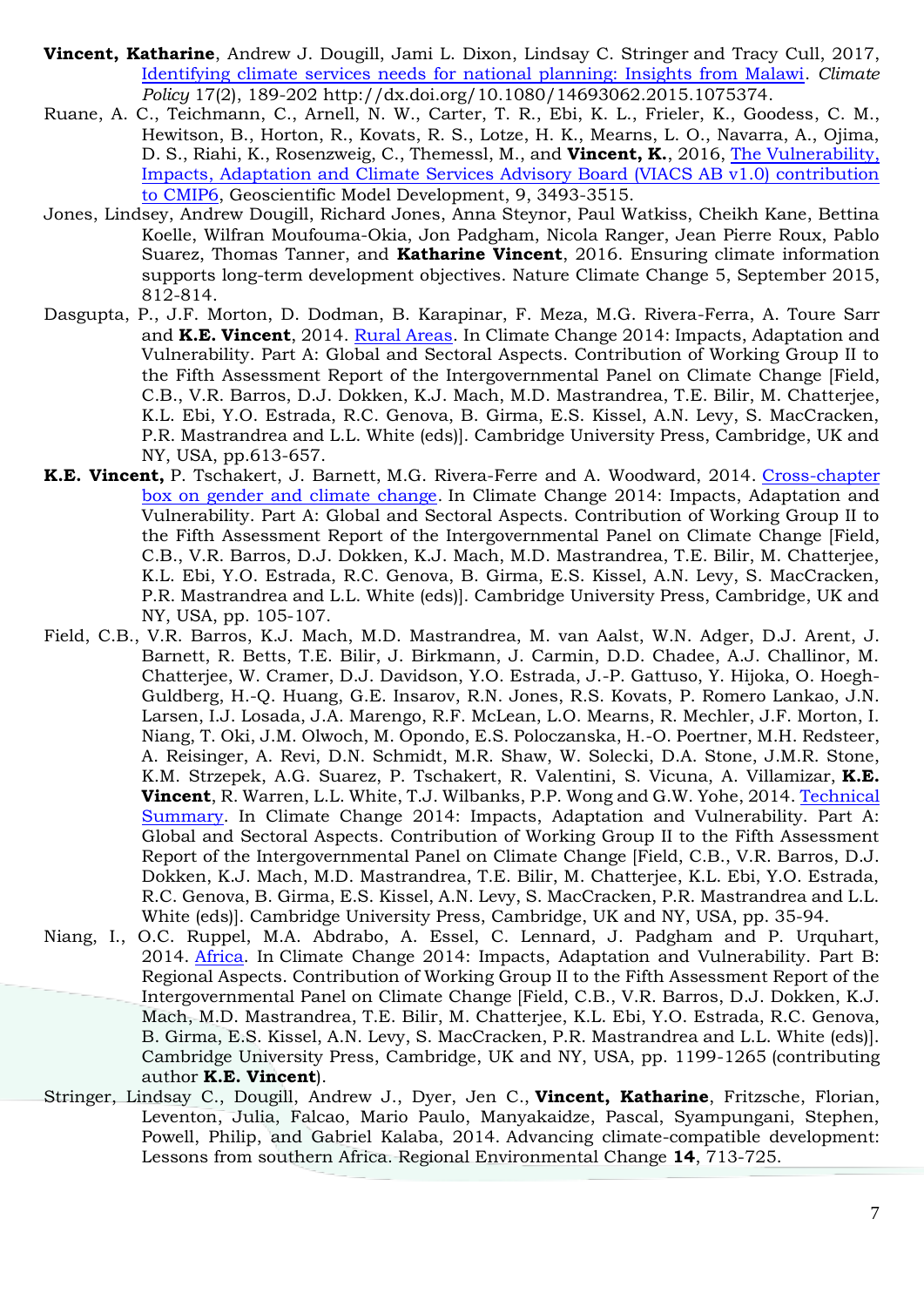- **Vincent, Katharine** and Tracy Cull. 2014. Using indicators to assess climate change vulnerabilities: Are there lessons to learn for emerging loss and damage debates? Geography Compass **8** (1), 1-12.
- **Vincent, Katharine**, Cull, Tracy, Chanika, Diana, Hamazakaza, Petan, Joubert, Alec, Macome, Eulalia and Charity Mutonhodza-Davies. 2013. Farmers' responses to climate variability and change in southern Africa: is it coping or adaptation? Climate and Development **5** (3), 194-205.
- Vincent, K., Naess, L. O. and Goulden, M. 2013. National level policies versus local level realities can the two be reconciled to promote sustainable adaptation? In A Changing Environment for Human Security: Transformative Approaches to Research, Policy, and Action, ed. L. Sygna, K. L. O'Brien, and J. Wolf. London, UK: Earthscan, Routledge, p126-134.
- **Vincent, Katharine** and Cull, Tracy. 2013. Climate change, vulnerability and health: Exploring the linkages. In Adegoke, J. and C. Wright (eds) Climate change and human health. London: Elsevier, p183-187.
- **Vincent, Katharine**, Cull, Tracy, Archer van Garderen, Emma and Awiti, Alex. 2013. Writeshops: An effective tool to enable African academics to publish. Environmental Development **5** : 172- 174.
- **Vincent, Katharine** and Tracy Cull. 2013. "Ten Seeds": How mobiles have contributed to development in women-led farming cooperatives in Lesotho. Information Technologies and International Development **9** (1) : 37-48.
- Crick, Florence; Wandel, Johanna; Maclellan, Nick and **Katharine Vincent**. 2012. Climate change adaptation pathways: insights from case studies in South Africa, Canada and the Pacific Islands. In Palutikof, J., Boulter, S.L., Ash, A.J., Stafford Smith, M., Parry, M., Waschka, M. and D. Guitart (eds) Climate Adaptation Futures. London: Wiley, p242-253.
- **Vincent, Katharine** and Tracy Cull. 2011. Cell phones, electronic delivery systems and social cash transfers: Recent evidence and experiences from Africa. International Social Security Review **64** (1) : 37-51.
- **Vincent, Katharine**, Cull, Tracy and Emma Archer. 2010. Gendered vulnerability to climate change in Limpopo province, South Africa. In Dankelman, I. (ed) Gender and Climate Change: An Introduction. London: Earthscan, 160-167.
- Devereux, Stephen and **Katharine Vincent**. 2010. Using technology to deliver social protection: exploring opportunities and risks. Development in Practice **20** (3): 367-379.
- Goulden, Marisa; Naess, Lars Otto, **Vincent, Katharine**; and W. Neil Adger. 2009. Diversification, networks and traditional resource management as adaptations to climate extremes in rural Africa: opportunities and barriers. In Adger, W.N.; Lorenzoni, I. and K. O'Brien (eds) Adapting to Climate Change: Thresholds, Values and Governance. Cambridge: Cambridge University Press, 448-464.
- **Vincent, Katharine**. 2007. Uncertainty in adaptive capacity and the importance of scale. Global Environmental Change **17** : 12-24.
- Adger, W.N., S. Agrawala, M.M.Q. Mirza, C. Conde, K. O'Brien, J. Pulhin, R. Pulwarty, B. Smit and K. Takahashi, 2007: Assessment of adaptation practices, options, constraints and capacity. Climate Change 2007: Impacts, Adaptation and Vulnerability. Contribution of Working Group II to the Fourth Assessment Report of the Intergovernmental Panel on Climate Change, M.L. Parry, O.F. Canziani, J.P. Palutikof, P.J. van der Linden and C.E. Hanson, (eds) Cambridge: Cambridge University Press, 717-743. (contributing author **K. Vincent**)
- Boko, M., I. Niang, A. Nyong, C. Vogel, A. Githeko, M. Medany, B. Osman-Elasha, R. Tabo and P. Yanda, 2007: Africa. Climate Change 2007: Impacts, Adaptation and Vulnerability. Contribution of Working Group II to the Fourth Assessment Report of the Intergovernmental Panel on Climate Change, M.L. Parry, O.F. Canziani, J.P. Palutikof, P.J. van der Linden and C.E. Hanson, (eds) Cambridge: Cambridge University Press, 433- 467. (contributing author **K. Vincent**)
- Lacasta, Nuno; Dessai, Suraje; Powroslo, Eva; and **Katharine Vincent**. 2007. Articulating a consensus: the European Union's position on climate change. In Harris, P. (ed) Europe and Global Climate Change: Politics, Foreign Policy and Regional Cooperation, 211-231.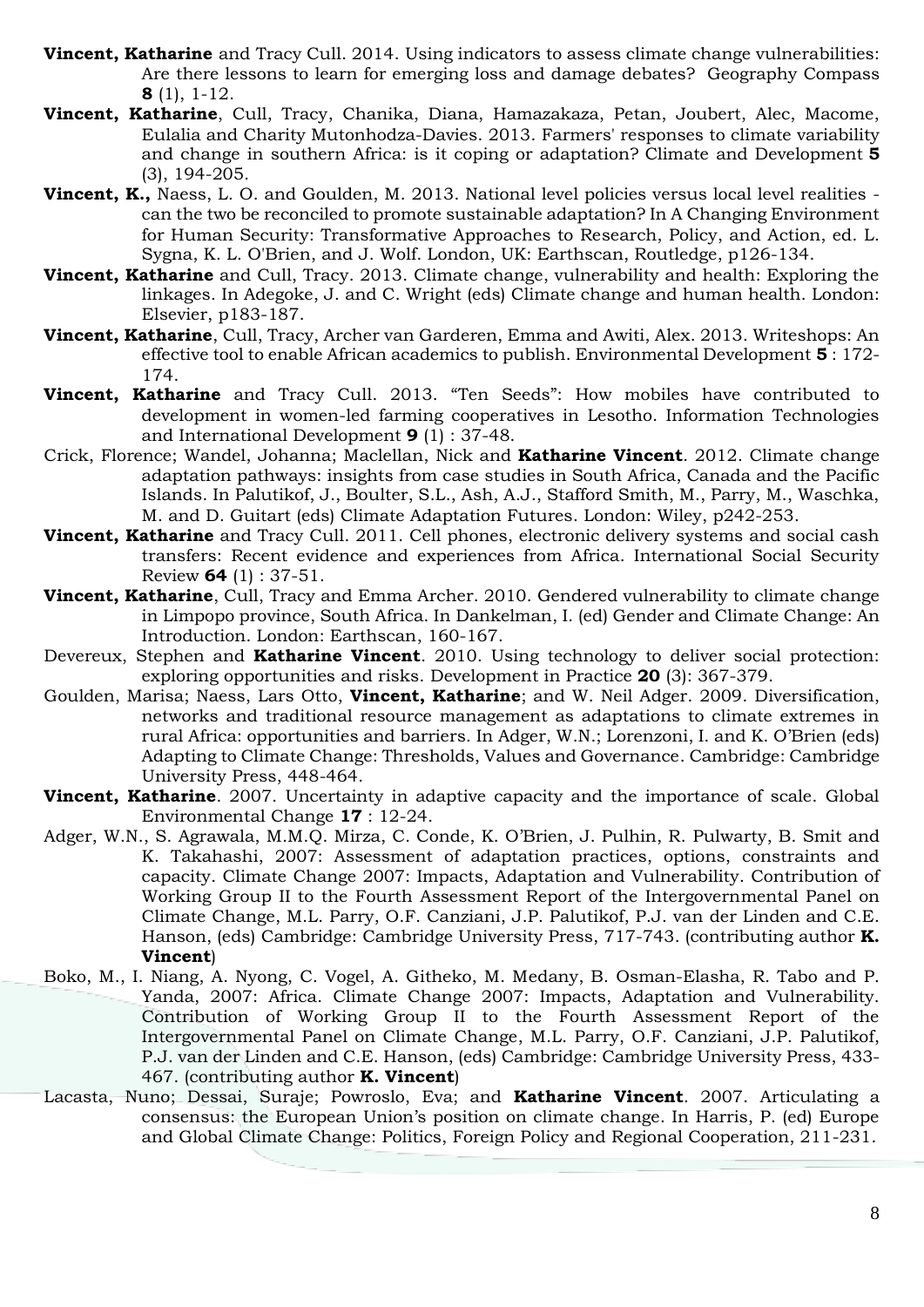- Lowe, Thomas; Brown, Katrina; Dessai, Suraje; Doria, Miguel de Franca; Haynes, Kat and **Katharine Vincent**. 2006. Does tomorrow ever come? Disaster narrative and public perception of climate change. Public Understanding of Science **15** (4) : 435-457.
- Adger, W. Neil and **Katharine Vincent**. 2005. Uncertainty in adaptive capacity. Comptes Rendus Geoscience **337** : 399-411.
- Dessai, Suraje; Lacasta, Nuno; and **Katharine Vincent**. 2003. International political history of the Kyoto Protocol: from The Hague to Marrakech and beyond. International Review of Environmental Strategies **4** (2) : 183-205.

2. Non-peer-reviewed:

- Curran, P., Dougill, A.J., Pardoe, J. and **Vincent, K.** 2018. [Policy coherence for sustainable](http://kulima.com/wp-content/uploads/2018/08/policy-coherence-brief-final.pdf)  [development in sub-Saharan Africa.](http://kulima.com/wp-content/uploads/2018/08/policy-coherence-brief-final.pdf) Grantham Research Institute on Climate Change and Environment and Centre for Climate Change Economics and Policy Policy Brief.
- Lotter, D., Davis, C., Archer, A., **Vincent, K.**, Pardoe, J., Tadross, M., Landman, W., Stuart-Hill, S. and Jewitt, G. 2018. [Climate information needs in southern Africa. A review](http://kulima.com/wp-content/uploads/2018/07/Lotter-et-al-18-Climate-information-needs-in-southern-Africa.pdf) Centre for Climate Change Economics and Policy Working Paper no 355, 54p.
- **Vincent, Katharine**, 2017. Transformational adaptation: A review of examples from 4 deltas to inform the design of DECCMA's Adaptation Policy Trajectories. DECCMA Working Paper, Deltas, Vulnerability and Climate Change: Migration and Adaptation, IDRC Project Number 107642.
- **Vincent, Katharine** for the African Working Group on Gender and Climate Change, 2017. Genderresponsive framework for implementing the Paris Agreement in Africa, 14p.
- **Vincent, Katharine** for the African Working Group on Gender and Climate Change, 2017. Gender analysis of the Paris Agreement and implications for Africa-briefing note, 5p.
- **Vincent, Katharine** for the African Working Group on Gender and Climate Change, 2017. Gender analysis of the Paris Agreement and implications for Africa, 15p.
- Suckall, N., Tompkins, E.L., Hutton, C., Lazar, A., Kebede, A., Nicholls, R., **Vincent, K**., Allan, A., Chapman, A. 2017. [Adaptation policy trajectories.](http://generic.wordpress.soton.ac.uk/deccma/wp-content/uploads/sites/181/2017/10/adaptation-policy-trajectories_working-paper.pdf) DECCMA Working Paper, Deltas, Vulnerability and Climate Change: Migration and Adaptation, IDRC Project Number 107642.
- Davis-Reddy, C.L., and Vincent, K. 2017. [Climate Risk and Vulnerability: A Handbook for Southern](http://www.kulima.com/SADC)  [Africa.](http://www.kulima.com/SADC) Second Edition. CSIR, Pretoria, 202p.
- Tompkins, E.L., Suckall, N., **Vincent, K.**, Rahman, R., Mensah, A., Ghosh, T, and Hazra, S. 2017. [Observed adaptation in deltas.](http://kulima.com/wp-content/uploads/2011/03/Observed-adaptation-in-deltas.pdf) DECCMA Working Paper, Deltas, Vulnerability and Climate Change: Migration and Adaptation, IDRC Project Number 107642.
- **Vincent, K**. 2017. [Gender, agriculture and climate change in Malawi.](http://kulima.com/wp-content/uploads/2011/03/Gender-agriculture-climate-services-brief-UMFULA-final.pdf) UMFULA Briefing Paper for the Future Climate for Africa programme, 6p.
- **Katharine Vincent** for the African Working Group on Gender and Climate Change, 2017**.** [Gender](http://hdl.handle.net/10625/56477)[responsive framework for implementing the Paris Agreement in Africa,](http://hdl.handle.net/10625/56477) 14p.
- Katharine Vincent for the African Working Group on Gender and Climate Change, 2017. [Gender](http://hdl.handle.net/10625/56478)  [analysis of the Paris Agreement and implications for Africa-briefing note,](http://hdl.handle.net/10625/56478) 5p.
- **Katharine Vincent** for the African Working Group on Gender and Climate Change, 2017. [Gender](http://hdl.handle.net/10625/56476)  [analysis of the Paris Agreement and implications for Africa,](http://hdl.handle.net/10625/56476) 15p.
- Chapman, A., Tompkins, E.L., **Vincent, K.**, Day, S. 2016. [A framework for the design and evaluation](http://www.geodata.soton.ac.uk/deccma/uploads_working_papers/A_framework_for_the_design_and_evaluation_of_adaptation_pathways_in_large_river_deltas_FINAL_20160926_114823.pdf)  [of adaptation pathways in large river deltas.](http://www.geodata.soton.ac.uk/deccma/uploads_working_papers/A_framework_for_the_design_and_evaluation_of_adaptation_pathways_in_large_river_deltas_FINAL_20160926_114823.pdf) DECCMA Working Paper, Deltas, Vulnerability and Climate Change: Migration and Adaptation, IDRC Project Number 107642.
- Besson, S., Goodman, D., Shuford, L.S., **Vincent, K.** and Cull, T. 2016. [Risk Financing for Climate](http://kulima.com/wp-content/uploads/2011/03/Briefing-paper-Risk-Financing-for-Climate-Adaptation-and-Resilience_07092016_final.pdf)  [Adaptation and Resilience: Extreme Climate Facility \(XCF\)](http://kulima.com/wp-content/uploads/2011/03/Briefing-paper-Risk-Financing-for-Climate-Adaptation-and-Resilience_07092016_final.pdf) Briefing Paper on Pillar 1 of the R&D Programme: Defining access modalities and eligibility criteria for XCF, 25p.
- **Vincent, K**., Cull, T., Archer van Garderen, E., Conway, D., Dalin, C., Deryng, D., Dorling, S., Fallon, A. and Landman, W., 2016. [Improving effective use of seasonal forecasts in South Africa.](https://www.ifpri.org/publication/improving-effective-use-seasonal-forecasts-south-africa) IFPRI Project Note 01, April 2016, 4p.
- **Vincent, Katharine** and Cull, Tracy, 2016. [Scoping report on adaptation initiatives in Bangladesh,](http://www.geodata.soton.ac.uk/deccma/uploads_working_papers/D6_6_1_Adaptation_finance_initiatives_in_Bangladesh_Ghana_India_final_20160324_084615.pdf)  [Ghana and India.](http://www.geodata.soton.ac.uk/deccma/uploads_working_papers/D6_6_1_Adaptation_finance_initiatives_in_Bangladesh_Ghana_India_final_20160324_084615.pdf) DECCMA Working Paper, Deltas, Vulnerability and Climate Change: Migration and Adaptation, IDRC Project Number 107642.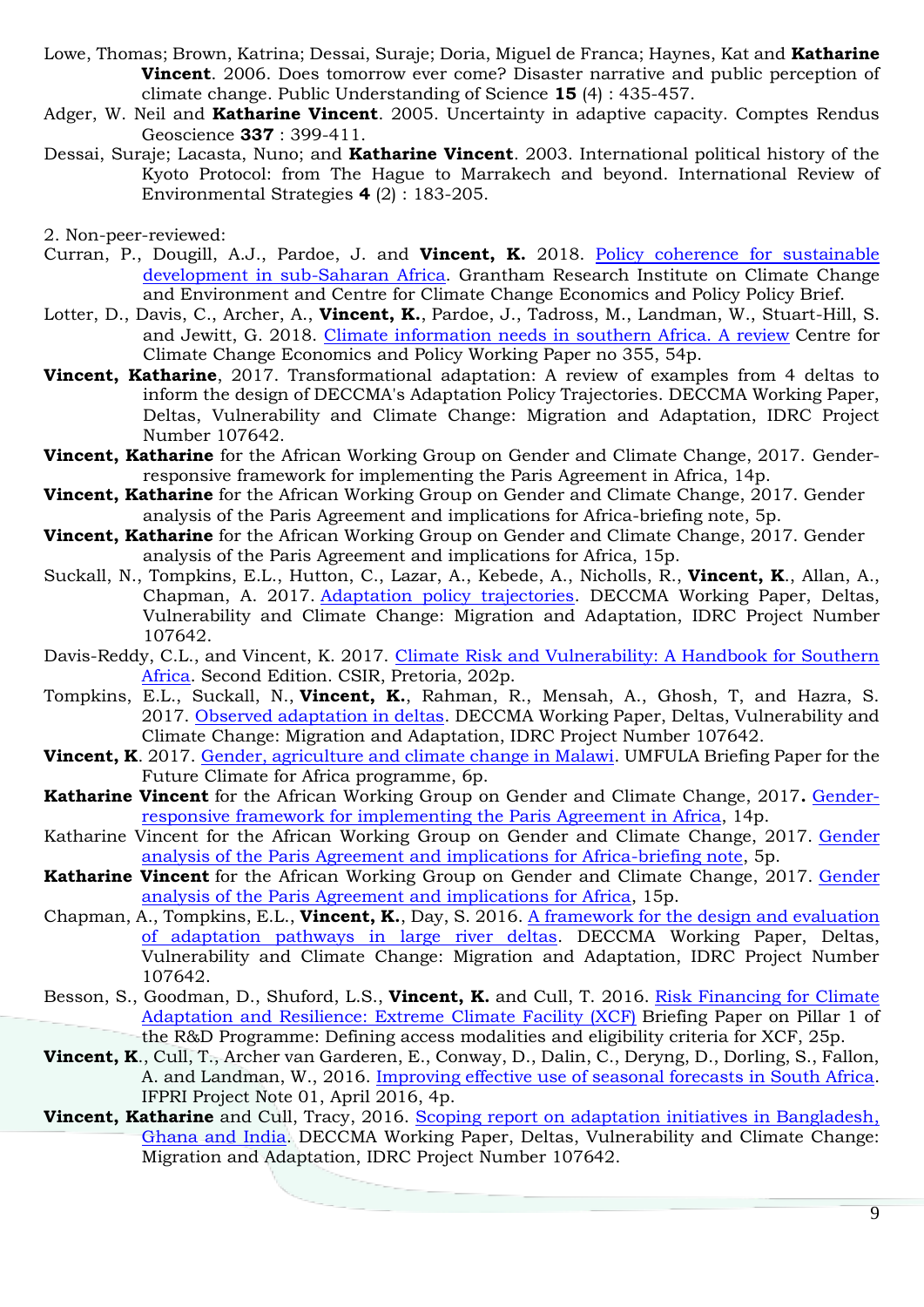- Lazar, A., Nicholls, R.J., Payo, A., Adams, H., Mortreux, C., Suckall, N., **Vincent, K.**, Sugata, H., Amisigo, B.A., Rahman, M., Haque, A., Adger, N., Hill, C., 2015. A method to assess [migration and adaptation in deltas: A preliminary fast track assessment,](http://kulima.com/wp-content/uploads/2011/03/Lazar-et-al-15-WP5_Fast_Track_Report_2015.pdf) DECCMA Working Paper, Deltas, Vulnerability and Climate Change: Migration and Adaptation, IDRC Project Number 107642, 29p.
- **Vincent, K**. and Cull, T., 2015. [DECCMA's Approach to the incorporation of gender.](http://www.deccma.com/) DECCMA Working Paper, Deltas, Vulnerability and Climate Change: Migration and Adaptation, IDRC Project Number 107642.
- **Vincent, K.**, 2015. Opportunities for integrating gender and social equity issues into the Pathways to Resilience in Semi-Arid Economies (PRISE) project. ODI, London, 28p.
- **Vincent, K.** and Cull, T., 2015: Resource Guide. Training of Trainers for Climate Risk Adaptation Facilitators and District Planning Officers, Training Manual Prepared for the Pilot Program for Climate Resilience, Zambia, 125p.
- **Vincent, K**., Cull T., Chanika, D., Dougill, A.J., Stringer, L.C., Dixon, J., and Mkwambisi, D. 2015. Using weather and climate information to make robust policy and planning decisions in Malawi. CDKN and FCFA, London, 4p. Available online at [http://kulima.com/wp](http://kulima.com/wp-content/uploads/2011/03/Using-weather-and-climate-information-to-make-robust-policy-and-planning-decisions-in-Malawi.pdf)[content/uploads/2011/03/Using-weather-and-climate-information-to-make-robust](http://kulima.com/wp-content/uploads/2011/03/Using-weather-and-climate-information-to-make-robust-policy-and-planning-decisions-in-Malawi.pdf)[policy-and-planning-decisions-in-Malawi.pdf](http://kulima.com/wp-content/uploads/2011/03/Using-weather-and-climate-information-to-make-robust-policy-and-planning-decisions-in-Malawi.pdf)
- **Vincent, K**., 2014. Climate Change Mainstreaming Guideline for the Water and Sanitation Sector, African Development Bank, Abidjan, 95p.
- **Vincent, K**., 2014. Background paper: Climate Change and the Water and Sanitation Sector. African Development Bank, Abidjan, 25p.
- Trærup, S., Deenapanray, P., Markandya, A., Ramma, I. and **Vincent, K**. 2014. Technology Gaps. In UNEP 2014. [The Adaptation Gap Report 2014.](http://www.unep.org/climatechange/adaptation/gapreport2014/) United Nations Environment Programme (UNEP), Nairobi, 88p.
- **Vincent, K**., Dougill, A.J., Dixon, J., Stringer, L.C., Cull, T., Mkwambisi, D.D., and Chanika, D. 2014. [Actual and Potential Weather and Climate Information Needs for Development Planning](http://kulima.com/wp-content/uploads/2011/03/Actual-and-Potential-Weather-and-Climate-Information-Needs-for-Development-Planning-in-Malawi.-Results-of-a-Future-Climate-for-Africa-Pilot-Case-Study.pdf)  [in Malawi: Results of a Future Climate for Africa Pilot Case Study.](http://kulima.com/wp-content/uploads/2011/03/Actual-and-Potential-Weather-and-Climate-Information-Needs-for-Development-Planning-in-Malawi.-Results-of-a-Future-Climate-for-Africa-Pilot-Case-Study.pdf) Produced for the CDKN FCFA Pilot Case Studies, 54p.
- **Vincent, K**., Dougill, A.J., Mkwambisi, D.D., Cull, T., Stringer, L. and Chanika, D., 2014. [Analysis](http://kulima.com/wp-content/uploads/2011/03/Analysis-of-existing-weather-and-climate-information-for-Malawi-final-with-disclaimer.pdf)  [of existing weather and climate information for Malawi.](http://kulima.com/wp-content/uploads/2011/03/Analysis-of-existing-weather-and-climate-information-for-Malawi-final-with-disclaimer.pdf) Produced for the CDKN FCFA Pilot Case Studies, 18p.
- **Vincent, K**., 2014. Developing climate change and social inclusion (especially gender) strategies. Paper produced for the Zambia Economic Advocacy Programme (ZEAP), 63p.
- Oxford Policy Management (including team member **K. Vincent**), 2014. Baseline Study and Monitoring and Evaluation Framework for Phase II of the PPCR (Zambia). Oxford Policy Management, Oxford, 161p.
- **Kulima Integrated Development Solutions**, 2014. [Climate Vulnerability and Capacity Analysis of](http://kulima.com/wp-content/uploads/2011/03/Climate-Vulnerability-and-Capacity-Analysis-of-the-Lamu-Sea-Landscape.pdf)  [the Lamu Sea/ Landscape.](http://kulima.com/wp-content/uploads/2011/03/Climate-Vulnerability-and-Capacity-Analysis-of-the-Lamu-Sea-Landscape.pdf) Report produced for WWF Tanzania, Dar es Salaam, 94p.
- PROVIA (including contributing author **K. Vincent**), 2013. [PROVIA Guidance on Assessing](http://www.unep.org/provia/%20RESOURCES/Publications/%20PROVIAGuidancereport/tabid/130752/%20Default.aspx)  [Vulnerability, Impacts and Adaptation to Climate Change.](http://www.unep.org/provia/%20RESOURCES/Publications/%20PROVIAGuidancereport/tabid/130752/%20Default.aspx) Consultation document, United Nations Environment Programme, Nairobi, Kenya, 198 pp.
- **Vincent, K**. and Cull, T. 2012. [Adaptive Social Protection: Making](http://www.ids.ac.uk/files/dmfile/ASPGuidanceNotes_FINAL.pdf) concepts a reality. Guidance notes [for practitioners.](http://www.ids.ac.uk/files/dmfile/ASPGuidanceNotes_FINAL.pdf) Adaptive Social Protection programme at the Institute of Development Studies, Brighton.
- **Kulima Integrated Development Solutions**, CSIR and *Universidade Eduardo Mondlane*, 2013. [Climate change health, agriculture and disasters analysis in Mozambique.](http://cdkn.org/wp-content/uploads/2012/06/Climate-Change-Health-Agriculture-and-Disaster-Analysis-for-Mozambique-FINAL-REPORT.pdf) Report prepared for the *Ministerio da Saúde* on behalf of CDKN, 104p.
- African Development Bank (with contributing author **K. Vincent**), 2013. [African Development Report](http://www.greengrowthknowledge.org/resource/african-development-report-2012-towards-green-growth-africa)  [2012: Towards green growth in Africa.](http://www.greengrowthknowledge.org/resource/african-development-report-2012-towards-green-growth-africa) African Development Bank, Tunis, 178p.
- **Vincent, K**., Cull, T., Aggarwal, P.K., Lau, C., Kristjanson, P., Phartiyal, P., and Parvin, G. 2011. [Gender, climate change, agriculture, and food security: A CCAFS Training-of-Trainers](http://hdl.handle.net/10568/33344)  [Manual to prepare South Asian rural women to adapt to climate change.](http://hdl.handle.net/10568/33344) Cali, Colombia: CGIAR Research Program on Climate Change, Agriculture and Food Security (CCAFS)
- Cull, Tracy and **Vincent, Katharine**. 2011. Report of the [ACCRA Regional Conference, 26](http://community.eldis.org/.5a412d63/ACCRA%20Regional%20Conference%20workshop%20report_Final_English.pdf)  28th [September 2011, Silver Springs Hotel, Nairobi.](http://community.eldis.org/.5a412d63/ACCRA%20Regional%20Conference%20workshop%20report_Final_English.pdf) Report prepared by Kulima for the ACCRA programme.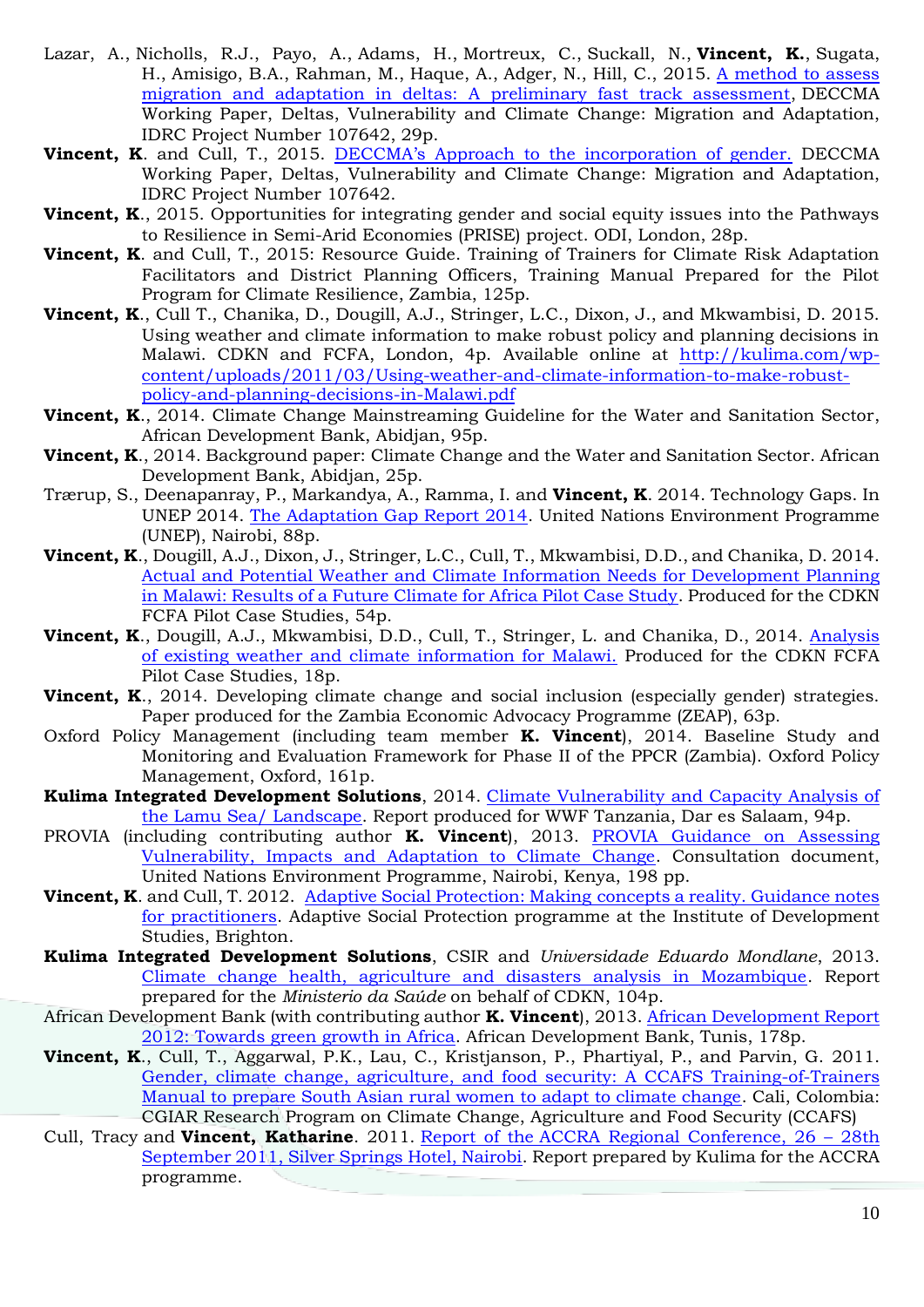- **Vincent, Katharine**; Cull, Tracy and Joubert, Alec. 2011. Technology needs for adaptation in [southern Africa: Does operationalisation of the UNFCCC and associated finance](http://www.tech-action.org/Perspectives/TechnologiesAdaptation_PerspectivesExperiences.pdf)  [mechanisms prioritise hardware over software and orgware?](http://www.tech-action.org/Perspectives/TechnologiesAdaptation_PerspectivesExperiences.pdf) In L. Christiansen, A. Olhoff and S. Trærup (eds.) Technologies for Adaptation: Perspectives and Practical Experiences, UNEP Risø Centre, Roskilde, p69-79.
- Cull, Tracy and **Vincent, Katharine**. 2011. [Migration and Global Environmental Change: Drylands](http://kulima.com/wp-content/uploads/2011/03/11-1332-wr2-drylands-workshop.pdf)  [Workshop. 10-11 March,](http://kulima.com/wp-content/uploads/2011/03/11-1332-wr2-drylands-workshop.pdf) Johannesburg. London: Foresight.
- Jones, Harry, with **Vincent, Katharine**; Cull, Tracy; Freeland, Nicholas; Koch, Josee; Pedra, Danya; White, Philip and Rook, John. 2011. [Learning lessons from the policy influence of the](http://www.odi.org.uk/resources/docs/7320.pdf)  Regional Hunger and [Vulnerability Programme \(RHVP\).](http://www.odi.org.uk/resources/docs/7320.pdf) ODI Research Report, September 2011, London: ODI. 71p.
- **Vincent, Katharine**; Joubert, Alec; Cull, Tracy and Magrath, John. 2011. [Overcoming the barriers:](http://policy-practice.oxfam.org.uk/publications/overcoming-the-barriers-how-to-ensure-future-food-production-under-climate-chan-188929)  [How to ensure food production in a changing climate.](http://policy-practice.oxfam.org.uk/publications/overcoming-the-barriers-how-to-ensure-future-food-production-under-climate-chan-188929) Oxford: Oxfam.
- Hecht, Joy E., Kahata, Jane and **Vincent, Katharine**. 2011. [Costs imposed by climate change in](http://kulima.com/wp-content/uploads/2011/03/Hecht_Kahata_Vincent_Costs_ClimCh_East_Africa.pdf)  [three ecoregions of East Africa.](http://kulima.com/wp-content/uploads/2011/03/Hecht_Kahata_Vincent_Costs_ClimCh_East_Africa.pdf) Report prepared by IRG Washington DC for USAID East Africa.
- Clover, Jeanette and **Vincent, Katharine**. 2010. [Natural Hazards.](http://www.madariaga.org/publications/reports/409-climate-change-and-security-in-africa-vulnerability-report) In Fiott, D. (ed). Climate change and security in Africa: Vulnerability Report. Published by members of the Africa, Climate Change, Environment and Security Dialogue Process, p18-25. Brussels: Madariaga.
- **Vincent, Katharine**; Wanjiru, Lucy; Aubry, Adeline; Merson, Andre; Nyandiga, Charles; Cull, Tracy and Banda, Khamarunga. 2010. [Gender, climate change and community-based](http://www.kulima.com/wp-content/uploads/2010/12/Gender-Climate-Change-and-Community-Based-Adaptation.pdf)  [adaptation: A guidebook for designing and implementing gender-sensitive community](http://www.kulima.com/wp-content/uploads/2010/12/Gender-Climate-Change-and-Community-Based-Adaptation.pdf)[based adaptation projects and programmes.](http://www.kulima.com/wp-content/uploads/2010/12/Gender-Climate-Change-and-Community-Based-Adaptation.pdf) New York: UNDP Environment and Energy Group, Bureau for Development Policy.
- **Vincent, Katharine** with others 2010. Guidebook on mapping climate change vulnerability and [impacts scenarios for planning purposes at sub-national level.](http://kulima.com/wp-content/uploads/2011/11/f_TACC_Web.pdf) United Nations Development Programme New York: UNDP Environment and Energy Group, Bureau for Development Policy.
- **Vincent, Katharine.** 2010. [Electronic delivery of social cash transfers: Lessons learned and](http://www.wahenga.net/node/1602)  [opportunities for Africa.](http://www.wahenga.net/node/1602) Frontiers of Social Protection brief number 3. Johannesburg: Regional Hunger and Vulnerability Programme.
- **Vincent, Katharine** and Cull, Tracy. 2010. Climate change through the lens of vulnerability and human rights. Keynote paper prepared for the UN Social and Human Development Cluster Meeting on Climate Change and Population, Health, Gender and Youth (pre-event of the Seventh African Development Forum). Addis Ababa: United Nations Economic Commission for Africa (African Centre for Gender and Social Development).
- **Vincent, Katharine**. 2010. Innovations in [administering social protection programmes.](http://www.ipc-undp.org/pub/IPCPovertyInFocus22.pdf) Poverty in Focus no 22, p30-32. Brasilia: UNDP-IPC.
- Davidson, Brett; Kansilanga, Chipiliro and **Katharine Vincent**. 2010. Cash transfers create wealth. Mail and Guardian Special Supplement: A Transfer out of Poverty, p1, 17th September 2010
- **Vincent, Katharine** and Tracy Cull. 2010. Ten Seeds: How cellphones led to the blossoming of women's farming cooperatives in Lesotho. Mail and Guardian Special Supplement: A Transfer out of Poverty, p2-3, 17th September 2010.
- Orr, Jennifer; **Vincent, Katharine** and Cull, Tracy. 2010. [Swaziland Old Age Grant Impact](http://www.kulima.com/wp-content/uploads/2011/03/SwaziOAG_Impact_Assessment_Report-_final-Nov.pdf)  [Assessment.](http://www.kulima.com/wp-content/uploads/2011/03/SwaziOAG_Impact_Assessment_Report-_final-Nov.pdf) Report prepared for HelpAge International, Regional Hunger and Vulnerability Programme and UNICEF.
- **Vincent, Katharine** and Cull, Tracy. 2010. Review of "Seasons of Hunger: fighting cycles of quiet starvation among the world's rural poor" by Stephen Devereux, Bapu Vaitla and Samuel Hauenstein Swan (2008), Pluto Press, London. Disasters 34 (S1) : S124-S125.
- **Vincent, Katharine** and Cull, Tracy. 2009. [Climate change and food security mapping in](http://www.ddrn.dk/filer/forum/File/DDRN_SADC_Climate_Food_overview_rev_2010.pdf) the [Southern African Development Community.](http://www.ddrn.dk/filer/forum/File/DDRN_SADC_Climate_Food_overview_rev_2010.pdf) Copenhagen: Danish Development Research Network.
- **Vincent, Katharine**; Cull, Tracy and Freeland, Nicholas. 2009. "Ever upwardly mobile": How do [cellphones benefit vulnerable people? Lessons from farming cooperatives in](http://www.wahenga.net/sites/default/files/briefs/Brief_16_-_Ever_upwardly_mobile.pdf)  [Lesotho.](http://www.wahenga.net/sites/default/files/briefs/Brief_16_-_Ever_upwardly_mobile.pdf) Wahenga Brief 16. Johannesburg: Regional Hunger and Vulnerability Programme.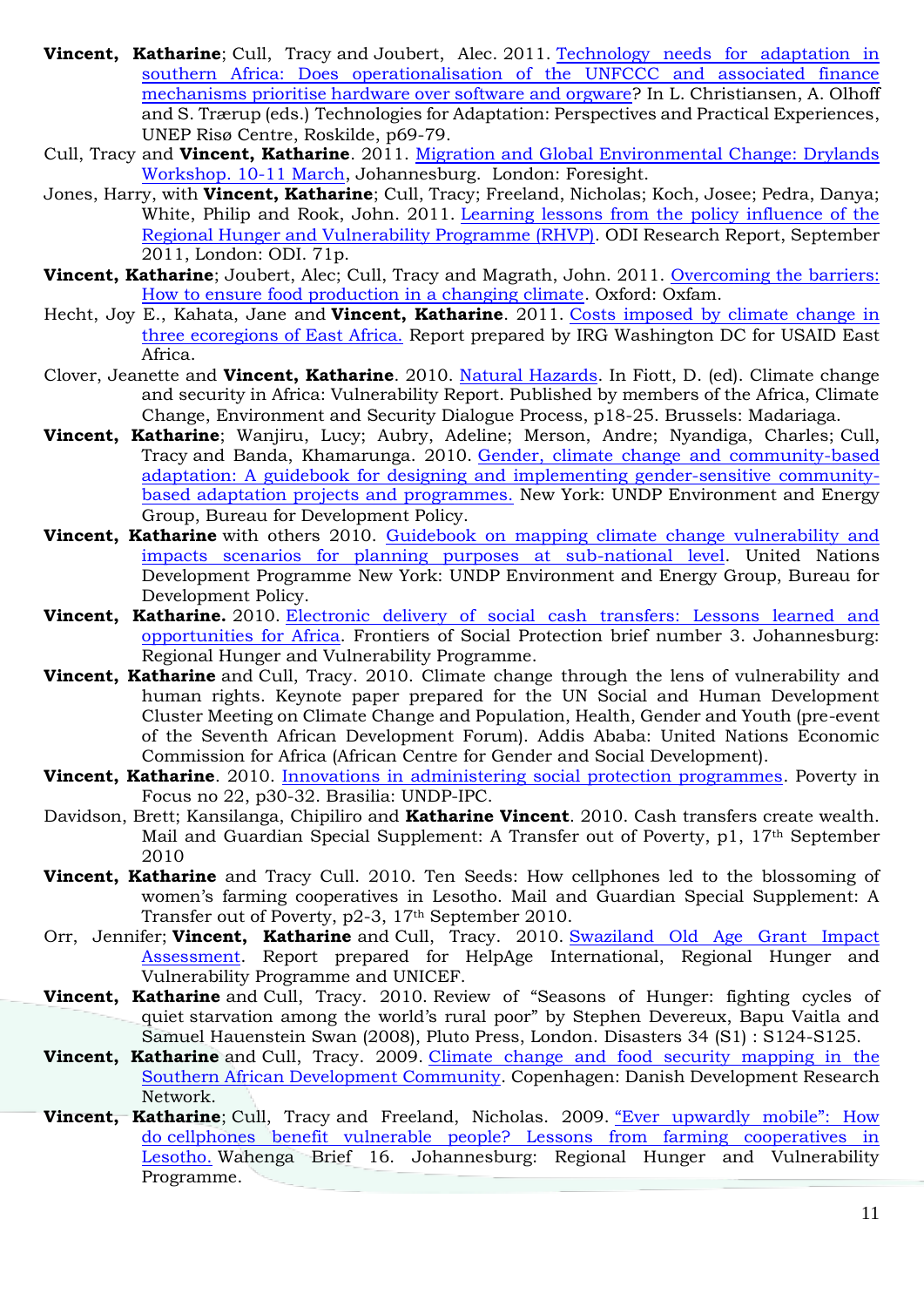- **Vincent, Katharine**; Devereux, Stephen and Tanner, Thomas. 2008. Climate Change, Food Security and Disaster Risk Management. Issues paper for the Expert Meeting on Climate Change and Disaster Risk Management, Rome: FAO.
- Vogel, C.H and **Vincent, Katharine**. 2008. Adaptation in southern Africa: actors, constraints and opportunities. Scoping study commissioned by the UK Department for International Development.
- Corbera, E., Conway, D., Goulden, M. and **Vincent, K**. 2006. [Climate Change in Africa: Linking](http://kulima.com/wp-content/uploads/2011/11/Corbera-et-al-2006-Tyndall-IIED-workshop.pdf)  [Science and Policy for Adaptation.](http://kulima.com/wp-content/uploads/2011/11/Corbera-et-al-2006-Tyndall-IIED-workshop.pdf) Workshop Report, Tyndall Centre, Norwich.
- **Vincent, Katharine**. 2004. Creating an [index of social vulnerability to climate change for Africa.](http://www.tyndall.ac.uk/content/creating-index-social-vulnerability-climate-change-africa) Tyndall Centre Working Paper 56, Norwich: Tyndall Centre for Climate Change Research. 50p.
- 3. Outreach publications and blogs
- **Vincent, Katharine,** 2017. [Capitalising on communication channels](http://www.futureclimateafrica.org/news/blog-capitalising-on-communication-channels-how-malawi-uses-whatsapp-for-climate-information/)  How Malawi uses WhatsApp [for weather information.](http://www.futureclimateafrica.org/news/blog-capitalising-on-communication-channels-how-malawi-uses-whatsapp-for-climate-information/) Future Climate For Africa blog.
- **Vincent, Katharine**, Cull, Tracy, Dixon, Jami, Dougill, Andy and Stringer, Lindsay. 2014. [Have](http://cdkn.org/2014/09/have-workshops-outlived-their-utility/)  [workshops outlived their utility?](http://cdkn.org/2014/09/have-workshops-outlived-their-utility/) CDKN Opinion.
- **Vincent, Katharine**. 2014. [Communicate both the IPCC findings and the process.](http://cdkn.org/2014/04/opinion-communicate-both-the-ipcc-findings-and-the-process/) CDKN Opinion.
- **Vincent, Katharine**, Cull, Tracy, Stringer, Lindsay, Dougill, Andy and Dyer, Jen, 2013. [Too](http://cdkn.org/2013/07/opinion-too-important-to-leave-to-chance-ensuring-that-the-total-impact-of-climate-compatible-development-projects-is-more-than-the-sum-of-the-parts/)  [important to leave to chance.](http://cdkn.org/2013/07/opinion-too-important-to-leave-to-chance-ensuring-that-the-total-impact-of-climate-compatible-development-projects-is-more-than-the-sum-of-the-parts/) CDKN Opinion.
- **Vincent, Katharine**. 2010. [Ensuring food production in the context of a changing climate.](http://www.climateprep.org/2011/12/06/ensuring-food-production-within-a-changing-climate-in-southern-africa/) ClimatePrep.org
- **Vincent, Katharine**. 2010. [Is index-linked weather insurance sustainable in the long](http://www.wahenga.net/node/1919)  [term?](http://www.wahenga.net/node/1919) Wahenga Comment.
- **Vincent, Katharine**. 2010. [Reflections on the financial services industry and implications for social](http://www.wahenga.net/node/1602)  [cash transfers.](http://www.wahenga.net/node/1602) Wahenga Comment.
- Cull, Tracy and **Katharine Vincent**. 2009. [The cost of fighting hunger.](http://www.ngopulse.org/article/cost-fighting-hunger) NGO Pulse
- **Vincent, Katharine**. 2008. Climate change [what will it mean for men and women in rural drylands?](http://www.iied.org/NR/drylands/haramata.html) Haramata, bulletin of the drylands 53. London: IIED
- Vogel, Coleen H; **Vincent, Katharine**; and Scott Drimie. 2008. Food security in southern Africa: old problem, new challenges? Dewpoint newsletter **8** (5) : 1-2.
- **Vincent, Katharine**. 2007. [Is it time to stop treating Africa as a victim?](http://www.scidev.net/en/climate-change-and-energy/opinions/is-it-time-to-stop-treating-africa-as-a-victim.html) Scidev.net portal

#### *Selected Conference Papers and Presentations*

- **Vincent, Katharine**, Dougill, Andrew, Cull, Tracy, Stringer, Lindsay and Mataya, Diana, 2016, [Critical reflections on a co-production science-policy process: A case study from Malawi.](http://library.wur.nl/WebQuery/clc/2169254) Adaptation Futures 2016, 10-13 May 2016, Rotterdam.
- Suckall, Natalie J., Nicholls, Robert, **Vincent, Katharine**, Mensah, Adelina, Hazra, Somnath, Dey, Sunita and Mondal, Shahjahan, 2015. Understanding adaptation in African and Asian [deltas.](https://agu.confex.com/agu/fm15/meetingapp.cgi/Paper/73661) American Geophysical Union Fall Meeting 2015, 14-18 December 2015, San Francisco.
- **Vincent, Katharine** and Sina Luchen. 2011. Sustainability of a food security disaster risk reduction intervention: Early maturing crop varieties in Madagascar, Malawi and Mozambique. Experience-based Disaster Risk Reduction in Madagascar, Malawi and Mozambique, 25- 27 October, Johannesburg.
- **Vincent, Katharine**; Davis, Claire; Cull, Tracy and Archer, Emma. 2011. Bridging the gap: Experiences of communicating climate information between producers and end-users in southern Africa. AfricaAdapt Climate Change Symposium 2011, Addis Ababa, 9-11 March, 2011. Available online at [http://www.africa](http://www.africa-adapt.net/media/resources/716/AfricaAdapt-Proceedings%20Final-web.pdf)[adapt.net/media/resources/716/AfricaAdapt-Proceedings%20Final-web.pdf](http://www.africa-adapt.net/media/resources/716/AfricaAdapt-Proceedings%20Final-web.pdf)
- **Vincent, Katharine** and Tracy Cull. 2010. "Ten Seeds": How mobiles have contributed to growth and development of women-led farming cooperatives in Lesotho. M4D 2010: Mobile Communication Technology for Development, Entebbe, 10-11th November.
- **Vincent, Katharine** and Tracy Cull. 2010. Climate change and food security in southern Africa: implications of theoretical development for the promotion of sustainable equitable development. PEGNet Conference 2010: Policies to foster and sustain equitable development in times of crises, 2-3rd September, Midrand (South Africa).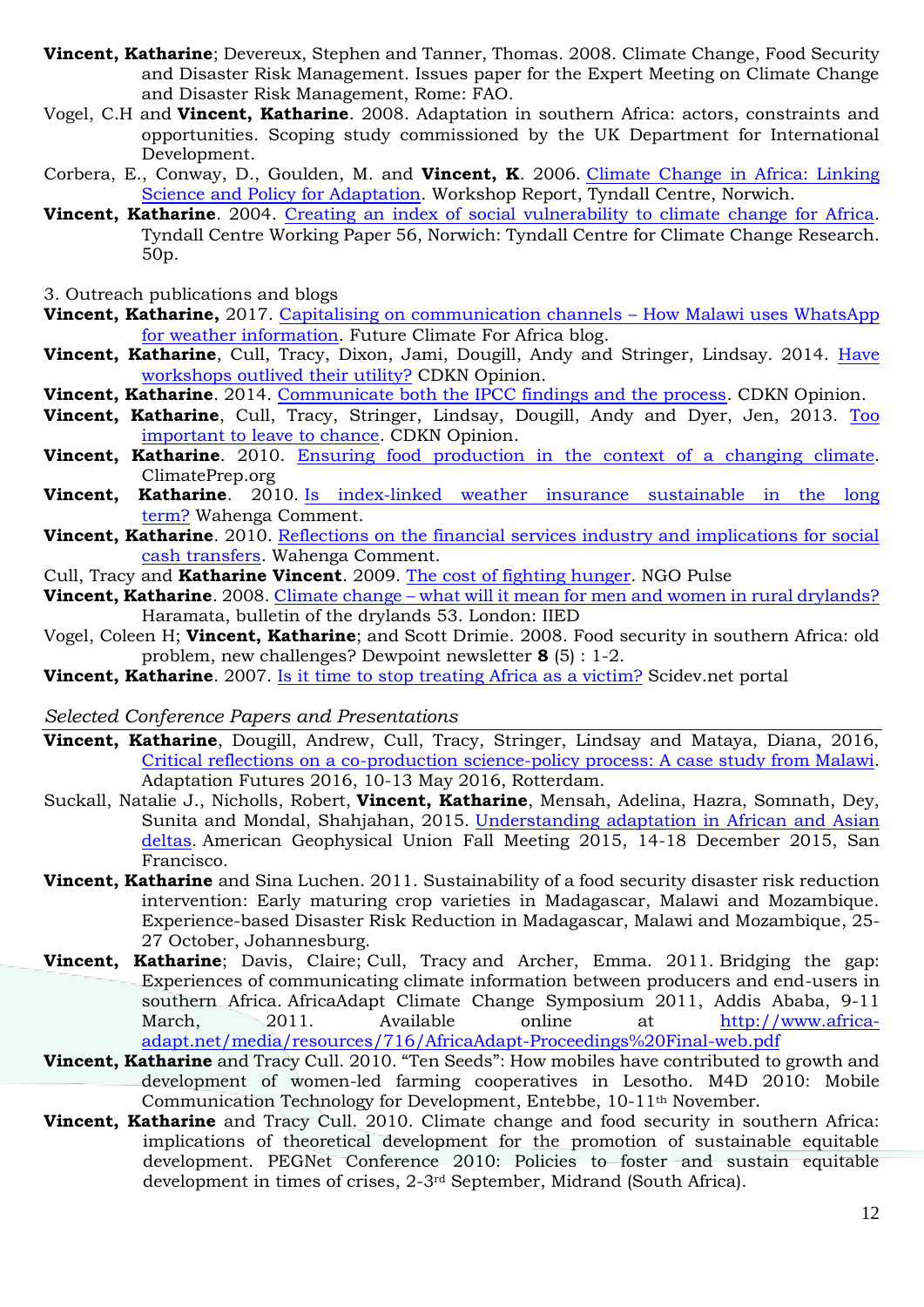- **Vincent, Katharine** and Tracy Cull. 2010. A household index of social vulnerability for evaluating adaptation projects in developing countries. PEGNet Conference 2010: Policies to foster and sustain equitable development in times of crises, 2-3rd September, Midrand (South Africa).
- **Vincent, Katharine** and Tracy Cull. 2009. [The impact of social cash transfers: case study evidence](http://www.iese.ac.mz/lib/publication/II_conf/CP47_2009_Vincent.pdf)  from across [southern Africa.](http://www.iese.ac.mz/lib/publication/II_conf/CP47_2009_Vincent.pdf) Dynamics of Poverty and Patterns of Economic Accumulation in Mozambique. IESE Conference, Maputo, 22-23rd April.
- **Vincent, Katharine**. 2009. A household level index of social vulnerability for evaluating adaptation projects in developing countries. Changing the Climate for Development in Africa, Tyndall Centre conference, Cape Town, 26-27<sup>th</sup> March.
- **Vincent, Katharine** and Nicholas Freeland. 2008. Social transfer delivery mechanisms at the national level: innovations from Swaziland and Mozambique. Social Protection for the Poorest: Learning from Experience, Entebbe, 8-10<sup>th</sup> September.
- **Vincent, Katharine** and Stephen Devereux. 2008. Social protection and climate change: what role for cash transfers in reducing vulnerability to climate change? Royal Geographical Society annual conference, London, 27-29th August.
- **Vincent, Katharine**. 2007. Delivering Lesotho's Old Age Pension. Development Studies Association annual conference, Institute of Development Studies, Sussex, 18-20th September.
- **Vincent, Katharine** and Nicholas Freeland. 2007. Upwardly mobile: delivering social protection by cell phone. IDPM and BWPI workshop on mobiles and development, Manchester, UK, 14th May.
- **Vincent, Katharine**. 2006. Facilitating or constraining adaptation to climate change? Examining the role of the changing institutional framework on household decision-making in a dryland village in South Africa. Institutional Dimensions of Global Environmental Change Synthesis Conference, Bali, Indonesia, 6-9th December.
- Vogel, Coleen H. and **Katharine Vincent**. 2006. Minding or muddying the gap? The role of corporate social responsibility in food security in South Africa. 2<sup>nd</sup> International CSR Conference, Humboldt University, Berlin, Germany, 11-13th October.
- **Vincent, Katharine**. 2006. Agricultural livelihoods and climate change: the different experiences of male- and female-headed households. A case study from Limpopo province, South Africa. XVI ISA World Congress of Sociology, Durban, South Africa, 23-29<sup>th</sup> July.
- **Vincent, Katharine** and W. Neil Adger. 2005. Uncertainty in adaptive capacity and the importance of scale. 6th Open Meeting of the Human Dimensions of Global Environmental Change Research Community, University of Bonn, Germany, 9-13<sup>th</sup> October.

#### *Invited Presentations*

UNFCCC Adaptation Forum, 12<sup>th</sup> May 2016, Rotterdam.

- IPCC Expert Meeting of the Task Group on data and scenarios for Impact and Climate Analysis "Decision-centred approaches to the use of climate information",  $29<sup>th</sup>$  June- $2<sup>nd</sup>$  July, New York.
- IPCC Expert Meeting on Climate Change, Food and Agriculture, 27-29 May, Dublin.
- Africa Climate and Development Initiative event on the release of the IPCC AR5 Working Group 2 report, Cape Town, 2nd April 2014.
- UNDP-BDFM Media briefing on Adaptation, Johannesburg, 8th November 2011 (transmitted live on Summit Television).
- National Business Initiative (NBI) event COP-17 Adaptation: Building resilience in the face of climate change risks, Johannesburg, 13th October 2011.
- START Forum on Education, Capacity Building and Climate Change, Dar-es-Salaam, Tanzania, 27th June-1st July 2010.
- Waters, Winds and Fires: a UNDP-ECHO Knowledge Sharing Event on Disaster Risk Reduction, Johannesburg, South Africa, 25-26th March 2010.
- DEAT-DEFRA-CSIR workshop on evidence-based policy making, Pretoria, South Africa, 19-20th November 2008.
- Ernst and Young breakfast seminar on climate change and business, Johannesburg, South Africa, 23rd October 2008.
- DEAT 3<sup>rd</sup> Women and Environment conference, Polokwane, South Africa, 13-15<sup>th</sup> August 2008.